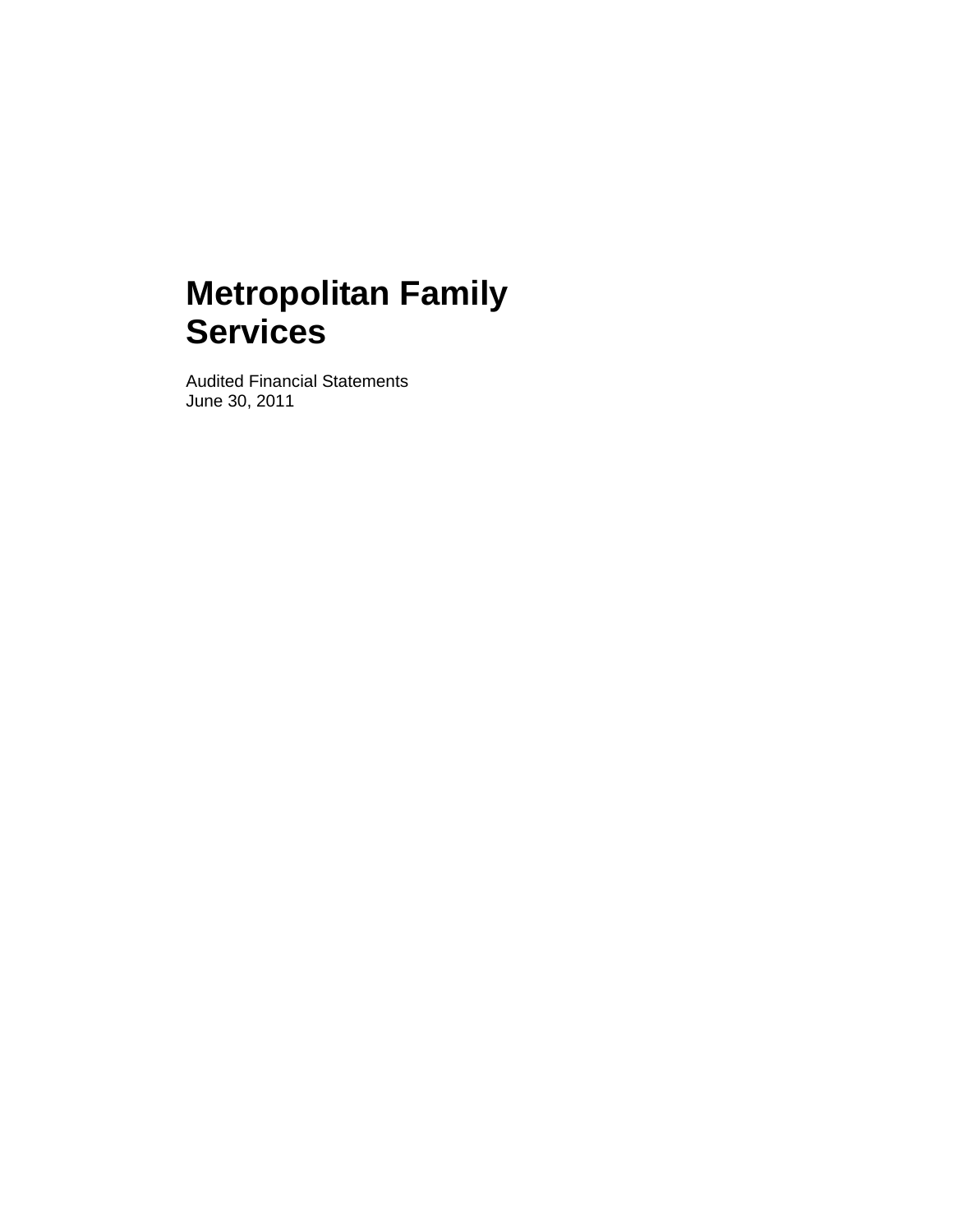# **Contents**

| Independent Auditor's Report on the      |         |
|------------------------------------------|---------|
|                                          |         |
| <b>Financial Statements:</b>             |         |
| <b>Statements of Financial Position</b>  | 2       |
| <b>Statements of Activities</b>          | $3 - 4$ |
| <b>Statements of Functional Expenses</b> | $5 - 8$ |
| <b>Statements of Cash Flows</b>          | 9       |
| Notes to Financial Statements            | 10 – 31 |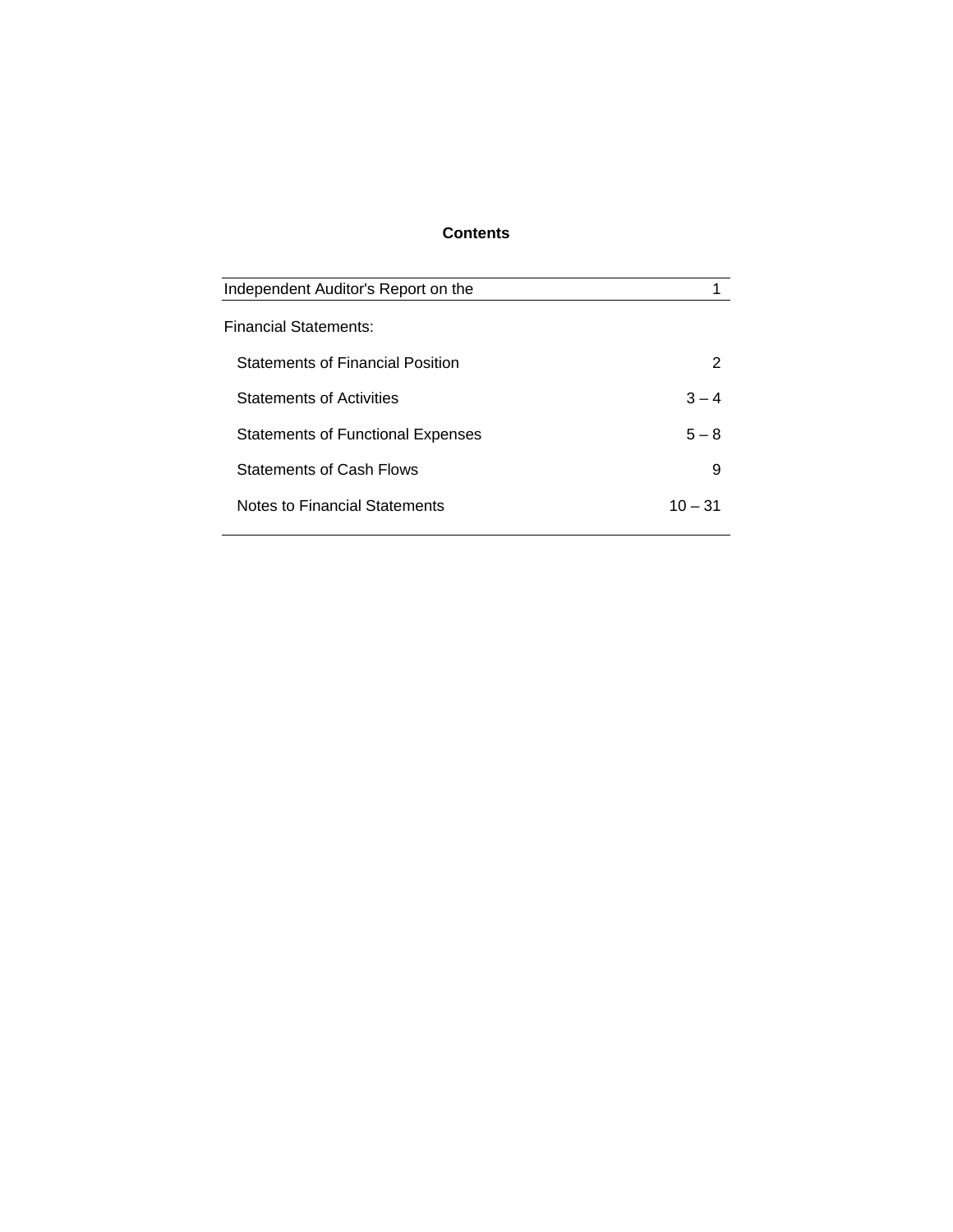

# **Independent Auditor's Report**

To the Board of Directors Metropolitan Family Services Chicago, Illinois

We have audited the accompanying Statements of Financial Position of Metropolitan Family Services (the Agency) as of June 30, 2011 and 2010, and the related Statements of Activities, Functional Expenses, and Cash Flows for the years then ended. These financial statements are the responsibility of the Agency's management. Our responsibility is to express an opinion on these financial statements based on our audits.

We conducted our audits in accordance with auditing standards generally accepted in the United States of America. Those standards require that we plan and perform the audit to obtain reasonable assurance about whether the financial statements are free of material misstatement. An audit includes examining, on a test basis, evidence supporting the amounts and disclosures in the financial statements. An audit also includes assessing the accounting principles used and significant estimates made by management, as well as evaluating the overall financial statement presentation. We believe that our audits provide a reasonable basis for our opinion.

In our opinion, the financial statements referred to above present fairly, in all material respects, the financial position of Metropolitan Family Services at June 30, 2011 and 2010, and the changes in its net assets and its cash flows for the years then ended in conformity with accounting principles generally accepted in the United States of America.

McGladrey of Pullen, LLP

Chicago, Illinois November 14, 2011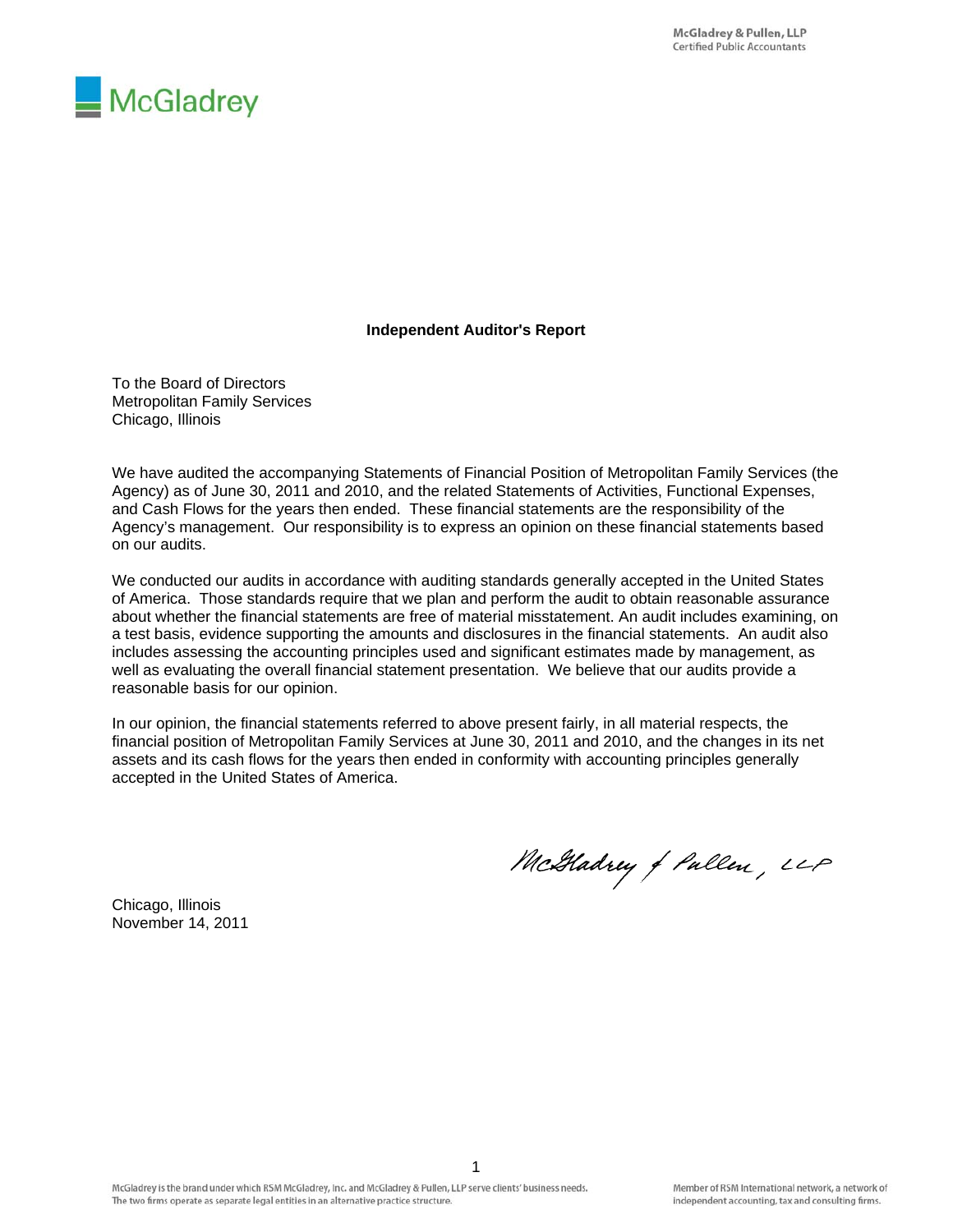# **Statements of Financial Position June 30, 2011 and 2010**

|                                                       | 2011            |     | 2010        |
|-------------------------------------------------------|-----------------|-----|-------------|
| <b>Assets</b>                                         |                 |     |             |
| Cash and cash equivalents                             | \$<br>728,781   | \$  | 199,023     |
| Receivables:                                          |                 |     |             |
| Government grants                                     | 4,155,453       |     | 3,956,245   |
| Fund raising pledges (net of allowance)               | 258,453         |     | 381,302     |
| Other                                                 | 214,228         |     | 207,887     |
| Investments                                           | 39,007,780      |     | 33,941,206  |
| Beneficial interest in irrevocable perpetual trusts   | 13,265,694      |     | 12,810,613  |
| Prepaid expenses                                      | 226,333         |     | 226,561     |
| Bond issuance costs, less accumulated amortization    |                 |     |             |
| 2011 \$106,153; 2010 \$97,474                         | 153,526         |     | 162,205     |
| Property and equipment, less accumulated depreciation |                 |     |             |
| 2011 \$14,711,519; 2010 \$14,142,506                  | 16,791,228      |     | 17,261,028  |
|                                                       |                 |     |             |
| <b>Total assets</b>                                   | 74,801,476      | \$  | 69,146,070  |
| <b>Liabilities</b>                                    |                 |     |             |
| Line of credit                                        | \$<br>1,360,000 | \$  | 800,000     |
| Accounts payable and accrued expenses                 | 2,679,084       |     | 3,149,320   |
| Accrued pension expense                               | 6,398,501       |     | 7,409,178   |
| Notes payable                                         | 1,271,284       |     | 1,431,955   |
| Bonds payable                                         | 12,700,000      |     | 12,700,000  |
| Deferred revenue                                      | 713,838         |     | 155,362     |
| Funds held in custody for others                      | 101,984         |     | 162,987     |
| Interest rate swap                                    | 1,903,209       |     | 2,364,560   |
| <b>Total liabilities</b>                              | 27,127,900      |     | 28,173,362  |
|                                                       |                 |     |             |
| <b>Net Assets</b>                                     |                 |     |             |
| Unrestricted                                          | (4,883,964)     |     | (5,998,788) |
| Temporarily restricted                                | 33,725,354      |     | 28,594,391  |
| Permanently restricted                                | 18,832,186      |     | 18,377,105  |
| <b>Total net assets</b>                               | 47,673,576      |     | 40,972,708  |
|                                                       |                 |     |             |
| <b>Total liabilities and net assets</b>               | 74,801,476      | \$. | 69,146,070  |
|                                                       |                 |     |             |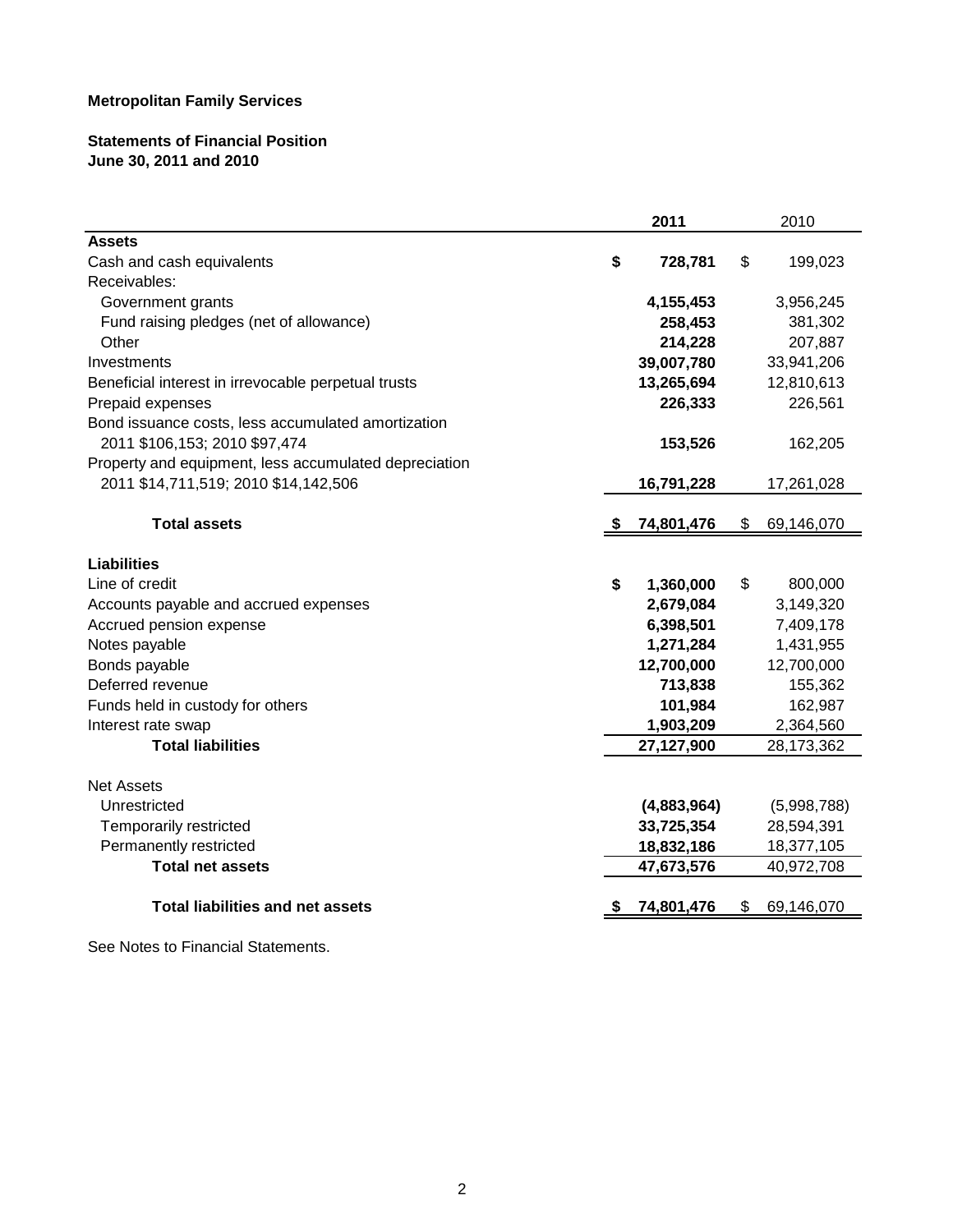# **Statements of Activities**

#### **Years Ended June 30, 2011 and 2010**

|                                                              |                     |                    | 2011 |                    |                  |
|--------------------------------------------------------------|---------------------|--------------------|------|--------------------|------------------|
|                                                              | <b>Total</b>        | <b>Temporarily</b> |      | <b>Permanently</b> | <b>Total</b>     |
|                                                              | <b>Unrestricted</b> | <b>Restricted</b>  |      | <b>Restricted</b>  | Agency           |
| Operating:<br>Public support:                                |                     |                    |      |                    |                  |
| MFS Annual Campaign                                          | \$<br>4,511,171     | \$<br>284,066      |      |                    | 4,795,237        |
| United Way of Metropolitan Chicago                           | 1,860,604           |                    |      |                    | 1,860,604        |
| Government grants                                            | 17,401,669          |                    |      |                    | 17,401,669       |
| In-kind contributions                                        | 11,064              |                    |      |                    | 11,064           |
| Total public support                                         | 23,784,508          | 284,066            |      | $\blacksquare$     | 24,068,574       |
|                                                              |                     |                    |      |                    |                  |
| Revenue:                                                     |                     |                    |      |                    |                  |
| Program service fees                                         | 6,474,862           |                    |      |                    | 6,474,862        |
| Endowment payout                                             | 1,999,493           |                    |      |                    | 1,999,493        |
| Income allocations from trusts                               | 547,687             |                    |      |                    | 547,687          |
| Rent and other income                                        | 144,980             |                    |      |                    | 144,980          |
| Net assets released from restrictions                        | 219,677             | (219,677)          |      |                    |                  |
| Total revenue                                                | 9,386,699           | (219, 677)         |      |                    | 9,167,022        |
| Total public support and revenue                             | 33, 171, 207        | 64,389             |      |                    | 33,235,596       |
| Expenses:                                                    |                     |                    |      |                    |                  |
| Program                                                      | 26,820,488          |                    |      |                    | 26,820,488       |
| Management and general                                       | 4,731,940           |                    |      |                    | 4,731,940        |
| Fund raising                                                 | 1,388,284           |                    |      |                    | 1,388,284        |
| In-kind contributions                                        | 11,064              |                    |      |                    | 11,064           |
| Total expenses before depreciation and                       |                     |                    |      |                    |                  |
| amortization and net periodic benefit cost                   | 32,951,776          |                    |      |                    | 32,951,776       |
| <b>Operating surplus</b>                                     | 219,431             | 64,389             |      |                    | 283,820          |
| Other changes from operating activities:                     |                     |                    |      |                    |                  |
| Depreciation and amortization                                | (577, 692)          |                    |      |                    | (577, 692)       |
| Net periodic benefit cost not included in operating expenses | (142, 669)          |                    |      |                    | (142, 669)       |
| Change in net assets from operating activities               | (500, 930)          | 64,389             |      |                    | (436, 541)       |
|                                                              |                     |                    |      |                    |                  |
| Nonoperating revenue (expenses):                             |                     |                    |      |                    |                  |
| Public support and revenue (expenses):                       | 1,057               |                    |      |                    | 1,057            |
| <b>Bequests</b><br>Loss on sale of property and equipment    |                     |                    |      |                    |                  |
| Net investment gains                                         |                     | 5,066,574          |      | 455,081            | 5,521,655        |
| Pension related changes other than net periodic pension cost | 1,153,346           |                    |      |                    | 1,153,346        |
| Change in fair value of interest rate swap                   | 461,351             |                    |      |                    | 461,351          |
|                                                              |                     |                    |      |                    |                  |
| Change in net assets from nonoperating activities            | 1,615,754           | 5,066,574          |      | 455,081            | 7,137,409        |
| Increase (decrease) in net assets                            | 1,114,824           | 5,130,963          |      | 455,081            | 6,700,868        |
| Net assets at beginning of year                              | (5,998,788)         | 28,594,391         |      | 18,377,105         | 40,972,708       |
| Net assets at end of year                                    | (4,883,964)         | \$33,725,354       |      | \$18,832,186       | \$<br>47,673,576 |
|                                                              |                     |                    |      |                    |                  |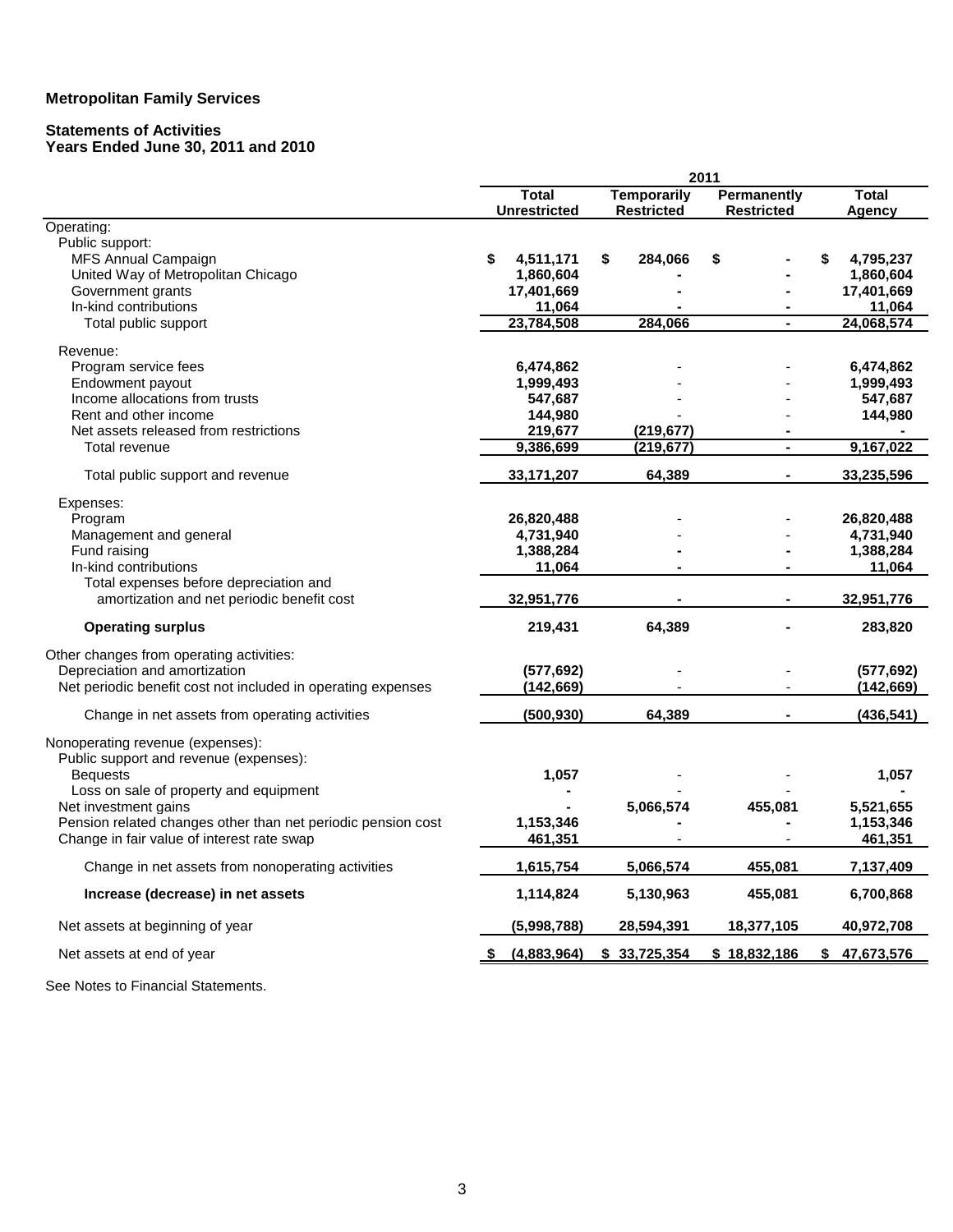|                   |                  | 2010 |             |                  |
|-------------------|------------------|------|-------------|------------------|
| Total             | Temporarily      |      | Permanently | Total            |
| Unrestricted      | Restricted       |      | Restricted  | Agency           |
|                   |                  |      |             |                  |
|                   |                  |      |             |                  |
| \$<br>3,903,943   | \$<br>219,677    | \$   |             | \$<br>4,123,620  |
| 2,505,841         |                  |      |             | 2,505,841        |
| 16,376,202        |                  |      |             | 16,376,202       |
| 16,863            |                  |      |             | 16,863           |
| 22,802,849        | 219,677          |      | -           | 23,022,526       |
|                   |                  |      |             |                  |
| 6,437,751         |                  |      |             | 6,437,751        |
| 2,592,050         |                  |      |             | 2,592,050        |
| 643,292           |                  |      |             | 643,292          |
| 189,556           |                  |      |             | 189,556          |
| 175,735           | (175, 735)       |      |             |                  |
| 10,038,384        | (175, 735)       |      |             | 9,862,649        |
| 32,841,233        | 43,942           |      |             | 32,885,175       |
|                   |                  |      |             |                  |
|                   |                  |      |             |                  |
| 25,942,213        |                  |      |             | 25,942,213       |
| 4,565,216         |                  |      |             | 4,565,216        |
| 1,280,755         |                  |      |             | 1,280,755        |
| 16,863            |                  |      |             | 16,863           |
| 31,805,047        |                  |      |             | 31,805,047       |
|                   |                  |      |             |                  |
| 1,036,186         | 43,942           |      |             | 1,080,128        |
|                   |                  |      |             |                  |
| (676, 064)        |                  |      |             | (676, 064)       |
| (420, 559)        |                  |      |             | (420, 559)       |
|                   |                  |      |             |                  |
| (60, 437)         | 43,942           |      |             | (16, 495)        |
|                   |                  |      |             |                  |
|                   |                  |      |             |                  |
| 95,583            |                  |      |             | 95,583           |
| (5, 464)          |                  |      |             | (5, 464)         |
|                   | 2,017,630        |      | 938,337     | 2,955,967        |
| (384, 978)        |                  |      |             | (384, 978)       |
| (758, 681)        |                  |      |             | (758, 681)       |
|                   |                  |      |             |                  |
| (1,053,540)       | 2,017,630        |      | 938,337     | 1,902,427        |
| (1, 113, 977)     | 2,061,572        |      | 938,337     | 1,885,932        |
|                   |                  |      |             |                  |
| (4,884,811)       | 26,532,819       |      | 17,438,768  | 39,086,776       |
| \$<br>(5,998,788) | \$<br>28,594,391 | \$   | 18,377,105  | \$<br>40,972,708 |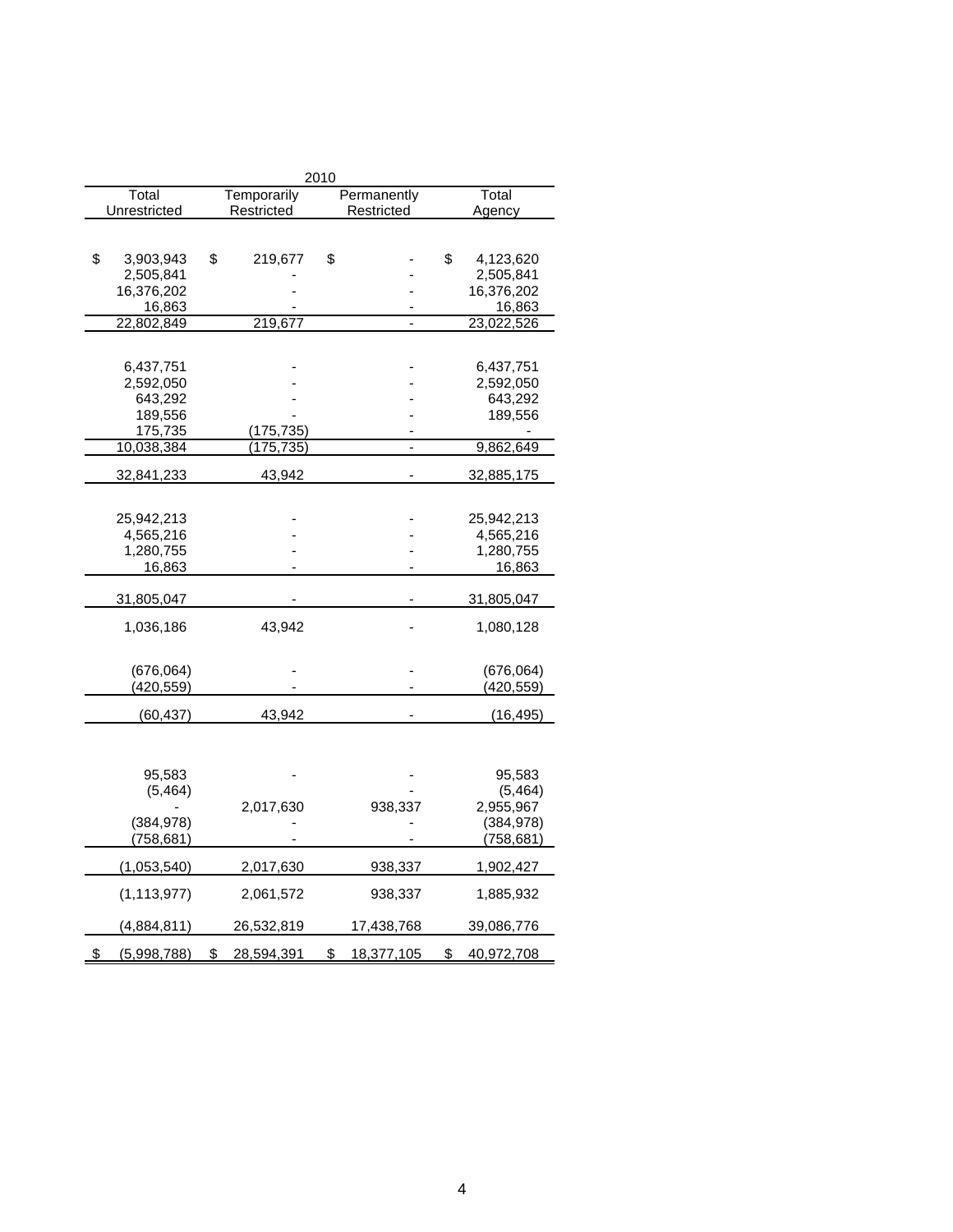#### **Statement of Functional Expenses Year Ended June 30, 2011**

|                                  |                         |                                          |                   | Programs               |                                     |                                     |                 |
|----------------------------------|-------------------------|------------------------------------------|-------------------|------------------------|-------------------------------------|-------------------------------------|-----------------|
|                                  | Mental<br><b>Health</b> | Child and<br>Youth<br><b>Development</b> | <b>Counseling</b> | Older<br><b>Adults</b> | <b>Parent</b><br><b>Development</b> | <b>Economic</b><br><b>Stability</b> | Legal<br>Aid    |
|                                  |                         |                                          |                   |                        |                                     |                                     |                 |
| <b>Salaries</b>                  | \$3,586,137             | \$4,532,652                              | \$1,822,863       | \$1,221,862            | \$<br>1,381,753                     | \$2,090,353                         | \$<br>873,657   |
| Payroll taxes and benefits       | 1,020,884               | 1,277,576                                | 544,941           | 344,540                | 437,126                             | 692,948                             | 252,938         |
| Professional fees                | 343,449                 | 194,316                                  | 51,850            | 34,021                 | 3,432                               | 25,612                              | 37,953          |
| Financial assistance             | 191,094                 |                                          | 6,008             | 6,018                  | 41,440                              | 56,047                              |                 |
| Occupancy                        | 594,497                 | 488,567                                  | 361,520           | 209,288                | 256,783                             | 423,863                             | 159,348         |
| Equipment rental and maintenance | 23,409                  | 33,166                                   | 23,591            | 21,072                 | 9,703                               | 31,487                              | 13              |
| Other program expenses           | 242,333                 | 672,513                                  | 142,560           | 74,594                 | 222,231                             | 261,029                             | 64,147          |
| Telephone                        | 109,862                 | 101,796                                  | 50,382            | 35,929                 | 46,957                              | 79,967                              | 17,027          |
|                                  | 6,111,665               | 7,300,586                                | 3,003,715         | 1,947,324              | 2,399,425                           | 3,661,306                           | 1,405,083       |
| Depreciation and amortization    |                         |                                          |                   |                        |                                     |                                     |                 |
| allocation                       | 103,777                 | 155,089                                  | 49,929            | 32,939                 | 41,411                              | 63,567                              | 23,937          |
| Net periodic benefit cost not    |                         |                                          |                   |                        |                                     |                                     |                 |
| included in operating expenses   | 28,534                  | 24,254                                   | 17,120            | 9,987                  | 8,560                               | 8,560                               | 5,707           |
|                                  | \$6,243,976             | \$7,479,929                              | \$3,070,764       | \$1,990,250            | 2,449,396<br>S                      | \$3,733,433                         | \$<br>1,434,727 |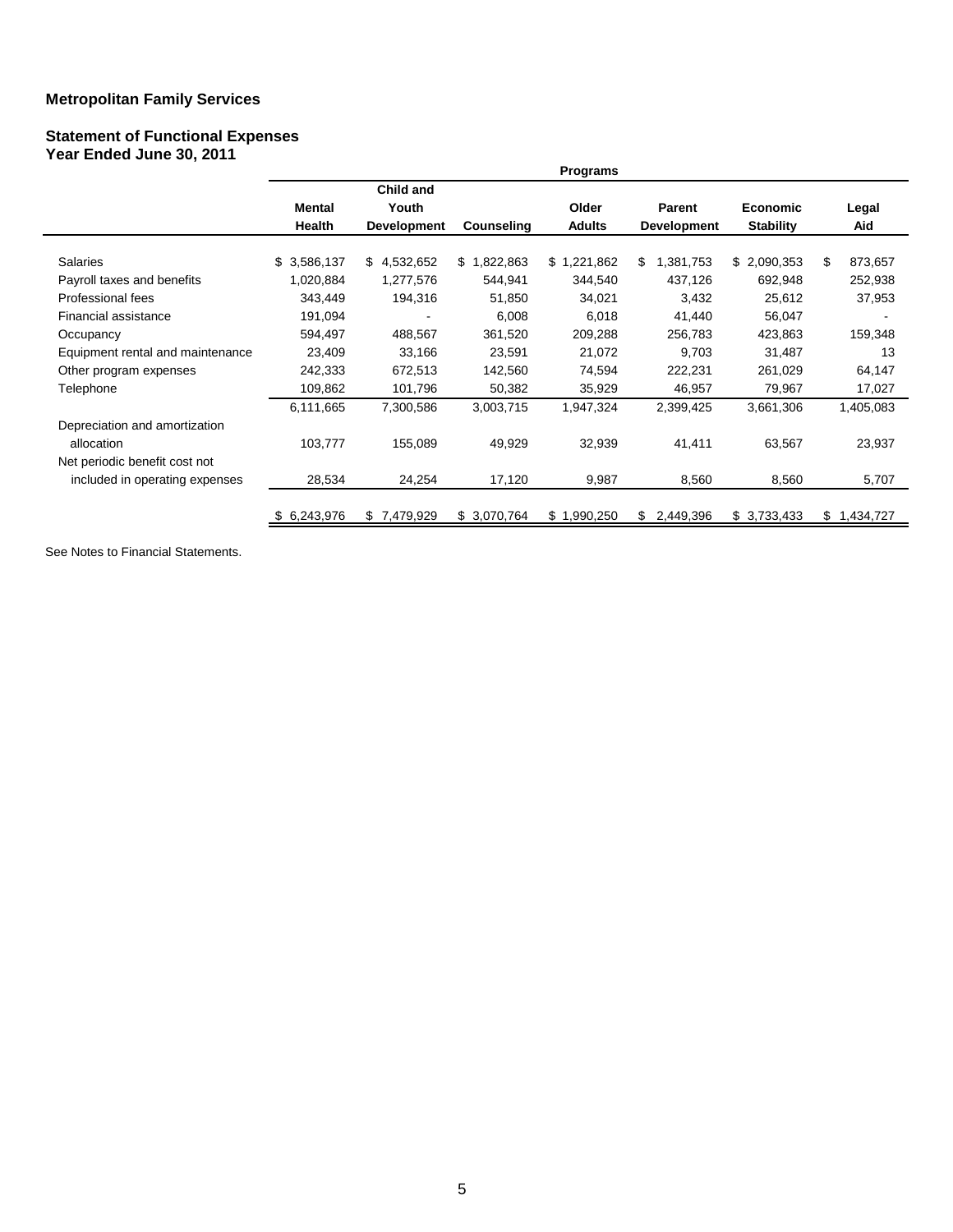|                   |                 |                | <b>Programs</b> |        |              | <b>Support Services</b> |                   |         |                               |                 |              |         |                      |                  |
|-------------------|-----------------|----------------|-----------------|--------|--------------|-------------------------|-------------------|---------|-------------------------------|-----------------|--------------|---------|----------------------|------------------|
|                   | <b>Violence</b> |                |                 |        |              |                         | <b>Management</b> |         |                               |                 | <b>Total</b> |         |                      | 2011             |
| <b>Prevention</b> |                 |                | <b>Public</b>   |        | Total        |                         | and               |         | <b>Fund</b><br><b>Support</b> |                 |              | In-Kind |                      | Total            |
|                   | Intervention    | <b>EAN</b>     | <b>Policy</b>   |        | Program      |                         | General           | Raising |                               | <b>Services</b> |              |         | <b>Contributions</b> | <b>Agency</b>    |
|                   |                 |                |                 |        |              |                         |                   |         |                               |                 |              |         |                      |                  |
| S                 | 353,821         | \$.<br>174,657 | £.              | 26,727 | \$16,064,482 | £.                      | 2,848,763         | \$      | 756,423                       |                 | \$3,605,186  | \$      | $\blacksquare$       | \$<br>19,669,668 |
|                   | 108,985         | 39,154         |                 | 3,802  | 4,722,894    |                         | 573,788           |         | 195,666                       |                 | 769,454      |         |                      | 5,492,348        |
|                   | 370             | 106,678        |                 | 7,500  | 805,181      |                         | 715,687           |         | 104,403                       |                 | 820,090      |         |                      | 1,625,271        |
|                   |                 |                |                 |        | 300,607      |                         |                   |         | 61,276                        |                 | 61,276       |         |                      | 361,883          |
|                   | 69,667          | 28,621         |                 | 3,112  | 2,595,266    |                         | 310,030           |         | 129,435                       |                 | 439,465      |         |                      | 3,034,731        |
|                   | 1,700           | 3,899          |                 |        | 148,040      |                         | 25,098            |         | 9,765                         |                 | 34,863       |         |                      | 182,903          |
|                   | 21,634          | 16,971         |                 | 1,002  | 1,719,014    |                         | 219,187           |         | 112,505                       |                 | 331,692      |         | 11,064               | 2,061,770        |
|                   | 9,518           | 12,520         |                 | 1,046  | 465,004      |                         | 39,387            |         | 18,811                        |                 | 58,198       |         |                      | 523,202          |
|                   | 565,695         | 382,500        |                 | 43,189 | 26,820,488   |                         | 4,731,940         |         | 1,388,284                     |                 | 6,120,224    |         | 11,064               | 32,951,776       |
|                   | 9,860           | 6,209          |                 | 750    | 487,468      |                         | 70,056            |         | 20,168                        |                 | 90,224       |         |                      | 577,692          |
|                   | 2,853           | 1,427          |                 | 1,427  | 108,429      |                         | 21,400            |         | 12,840                        |                 | 34,240       |         |                      | 142,669          |
| \$                | 578,408         | 390,136<br>\$. | \$.             | 45,366 | \$27,416,385 | S.                      | 4,823,396         |         | \$1,421,292                   |                 | \$6,244,688  | \$      | 11,064               | \$33,672,137     |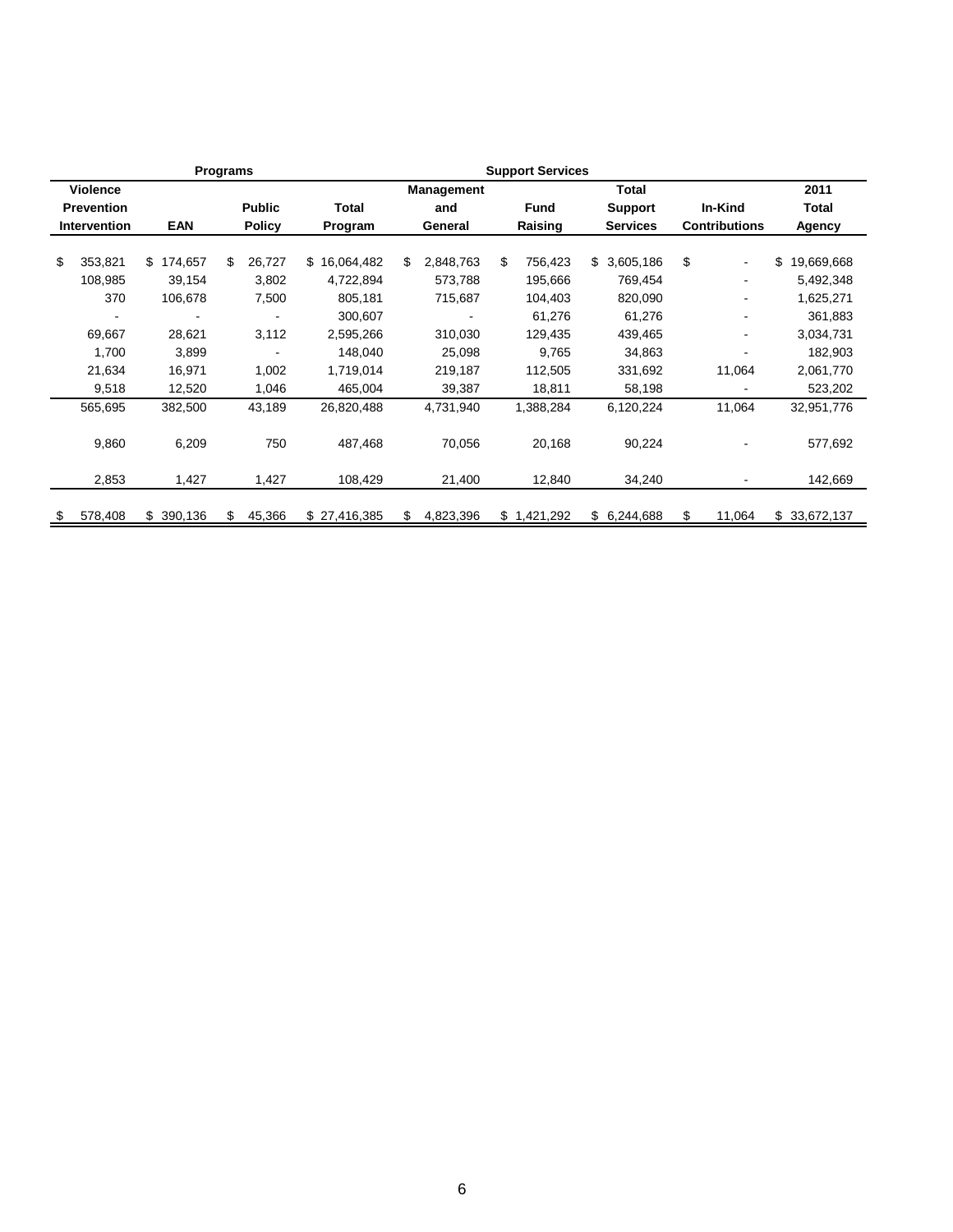#### **Statement of Functional Expenses Year Ended June 30, 2010**

|                                  |              |                 |             | Programs    |                 |             |                |
|----------------------------------|--------------|-----------------|-------------|-------------|-----------------|-------------|----------------|
|                                  |              | Child and       |             |             |                 |             |                |
|                                  | Mental       | Youth           |             | Older       | Parent          | Economic    | Legal          |
|                                  | Health       | Development     | Counseling  | Adults      | Development     | Stability   | Aid            |
| <b>Salaries</b>                  | \$3,548,848  | \$<br>3,813,717 | \$2,111,706 | \$1,232,749 | \$<br>1,079,562 | \$1,663,161 | \$.<br>932,064 |
|                                  |              |                 |             |             |                 |             |                |
| Payroll taxes and benefits       | 976,789      | 1,100,467       | 582,302     | 333,108     | 337,111         | 544,626     | 263,528        |
| Professional fees                | 338,880      | 159,869         | 69,359      | 29,202      | 3,196           | 22,092      | 24,000         |
| Financial assistance             | 156,945      | 7,039           | 9,425       | 13,304      | 37,789          | 115,083     |                |
| Occupancy                        | 585,113      | 479,167         | 390,582     | 224,140     | 229,569         | 387,630     | 173,263        |
| Equipment rental and maintenance | 29,361       | 65,647          | 13,016      | 11,604      | 14,262          | 15,293      | 499            |
| Other program expenses           | 253,172      | 999,041         | 162,263     | 80,411      | 273,520         | 167,347     | 58,570         |
| Telephone                        | 148,947      | 147,750         | 80,517      | 53,200      | 58,837          | 98,675      | 31,772         |
|                                  | 6,038,055    | 6,772,697       | 3,419,170   | 1,977,718   | 2,033,846       | 3,013,907   | 1,483,696      |
| Depreciation and amortization    |              |                 |             |             |                 |             |                |
| allocation                       | 130,500      | 151,758         | 73,496      | 42,641      | 44,254          | 65,658      | 32,155         |
| Net periodic benefit cost not    |              |                 |             |             |                 |             |                |
| included in operating expenses   | 84,111       | 71,495          | 50,467      | 29,439      | 25,234          | 25,234      | 16,822         |
|                                  | \$ 6,252,666 | 6,995,950<br>\$ | \$3,543,133 | \$2,049,798 | 2,103,334<br>S  | \$3,104,799 | \$1,532,673    |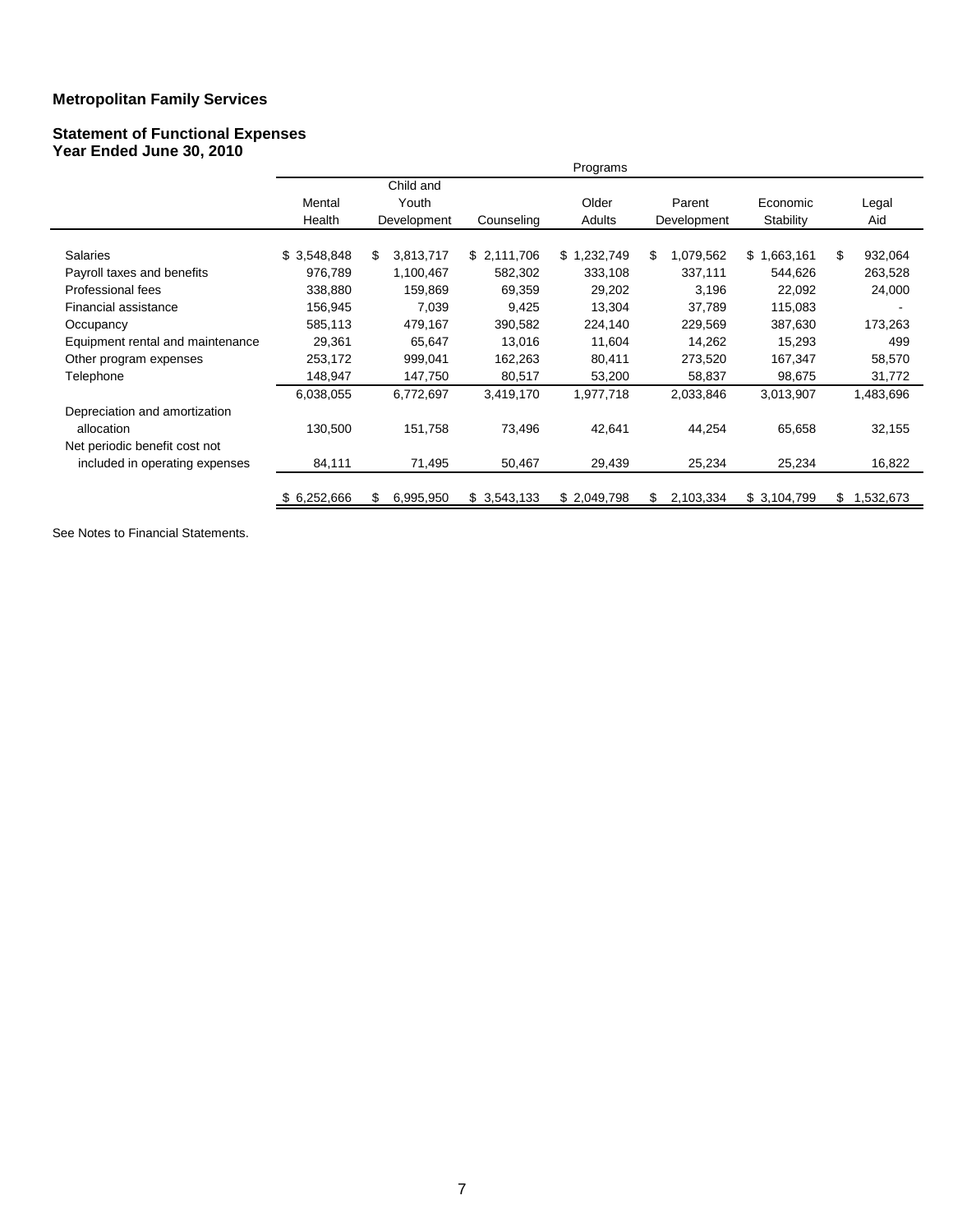| <b>Support Services</b><br>Programs |                |               |                  |     |            |    |           |                 |    |                |    |            |
|-------------------------------------|----------------|---------------|------------------|-----|------------|----|-----------|-----------------|----|----------------|----|------------|
| Violence                            |                |               |                  |     | Management |    |           | Total           |    |                |    | 2010       |
| Prevention                          |                | Public        | Total            |     | and        |    | Fund      | Support         |    | In-Kind        |    | Total      |
| Intervention                        | EAN            | Policy        | Program          |     | General    |    | Raising   | <b>Services</b> |    | Contributions  |    | Agency     |
|                                     |                |               |                  |     |            |    |           |                 |    |                |    |            |
| \$<br>403,691                       | 154,798<br>\$. | \$<br>146,397 | 15,086,693<br>\$ | \$. | 2,976,218  | \$ | 719,435   | \$3,695,653     | \$ | $\blacksquare$ | \$ | 18,782,346 |
| 111,045                             | 29,226         | 18,428        | 4,296,630        |     | 571,792    |    | 179,728   | 751,520         |    |                |    | 5,048,150  |
| 1,981                               | 100,043        | 30,100        | 778,722          |     | 414,248    |    | 94,772    | 509,020         |    |                |    | 1,287,742  |
| 1,603                               |                |               | 341,188          |     |            |    | 15,370    | 15,370          |    | 8,333          |    | 364,891    |
| 79,672                              | 28,485         | 9,587         | 2,587,208        |     | 335,990    |    | 127,370   | 463,360         |    |                |    | 3,050,568  |
| 2,179                               | 4,199          |               | 156,060          |     | 32,514     |    | 20,386    | 52,900          |    | 5,000          |    | 213,960    |
| 26,452                              | 16,961         | 6,042         | 2,043,779        |     | 175,893    |    | 97,040    | 272,933         |    | 3,530          |    | 2,320,242  |
| 16,157                              | 13,806         | 2,272         | 651,933          |     | 58,561     |    | 26,654    | 85,215          |    |                |    | 737,148    |
| 642,780                             | 347,518        | 212,826       | 25,942,213       |     | 4,565,216  |    | 1,280,755 | 5,845,971       |    | 16,863         |    | 31,805,047 |
| 14,170                              | 7,241          | 4,258         | 566,131          |     | 85,587     |    | 24,346    | 109,933         |    |                |    | 676,064    |
| 8,411                               | 4,206          | 4,206         | 319,625          |     | 63,084     |    | 37,850    | 100,934         |    |                |    | 420,559    |
| \$<br>665,361                       | 358,965<br>\$. | 221,290       | \$26,827,969     | \$  | 4,713,887  | \$ | 1,342,951 | \$6,056,838     | \$ | 16,863         | \$ | 32,901,670 |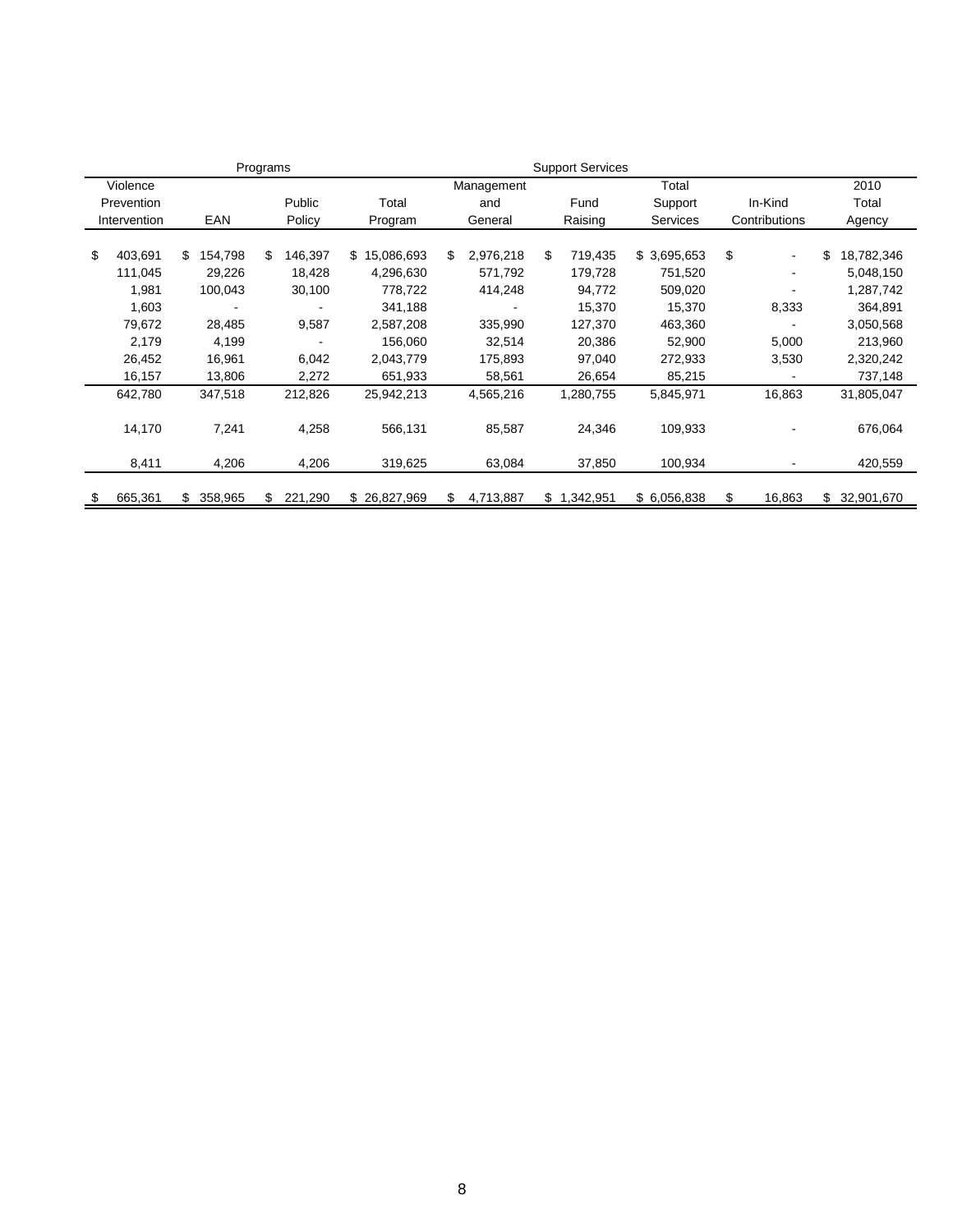# **Statements of Cash Flows Years Ended June 30, 2011 and 2010**

|                                                           | 2011            | 2010            |
|-----------------------------------------------------------|-----------------|-----------------|
| Cash Flows from Operating Activities                      |                 |                 |
| Change in net assets                                      | \$<br>6,700,868 | \$<br>1,885,932 |
| Adjustments to reconcile change in net assets to net cash |                 |                 |
| (used in) operating activities:                           |                 |                 |
| Loss on disposal of property and equipment                |                 | 5,464           |
| Investment (gain) from endowment                          | (455,081)       | (938, 337)      |
| Depreciation and amortization                             | 577,692         | 676,064         |
| Net realized (gain) loss on investments                   | (18, 212)       | 1,022,635       |
| Net unrealized (gain) on investments                      | (6,449,048)     | (4,918,249)     |
| Investment gain from endowment                            | 455,081         | 938,337         |
| Changes in operating assets and liabilities:              |                 |                 |
| Receivables                                               | (82, 699)       | (719, 364)      |
| Prepaid expenses                                          | 228             | (60, 564)       |
| Accounts payable, accrued expenses, and other             | (1,942,265)     | 2,188,368       |
| Deferred revenue                                          | 558,476         | 134,362         |
| Funds held in custody for others                          | (61,003)        | 26,753          |
| Net cash (used in) provided by operating activities       | (715, 963)      | 241,401         |
|                                                           |                 |                 |
| Cash Flows from Investing Activities                      |                 |                 |
| Proceeds from the sale of investments                     | 5,806,835       | 12,842,035      |
| Proceeds from the sale of property and equipment          |                 | 217,448         |
| Purchases of investments                                  | (4,861,230)     | (11, 902, 388)  |
| Additions to property and equipment, net                  | (99, 213)       | (512, 602)      |
| Net cash provided by investing activities                 | 846,392         | 644,493         |
| Cash Flows from Financing Activities                      |                 |                 |
| Net activity on line of credit                            | 560,000         | (450,000)       |
| Payments on notes payable                                 | (160, 671)      | (352, 895)      |
| Net cash provided by (used in) financing activities       | 399,329         | (802, 895)      |
|                                                           |                 |                 |
| Increase in cash and cash equivalents                     | 529,758         | 82,999          |
| Cash and cash equivalents at beginning of year            | 199,023         | 116,024         |
|                                                           |                 |                 |
| Cash and cash equivalents at end of year                  | \$<br>728,781   | \$<br>199,023   |
| Supplemental Disclosure of Cash Flow Information          |                 |                 |
| Cash paid for interest                                    | \$<br>717,544   | \$<br>648,970   |
|                                                           |                 |                 |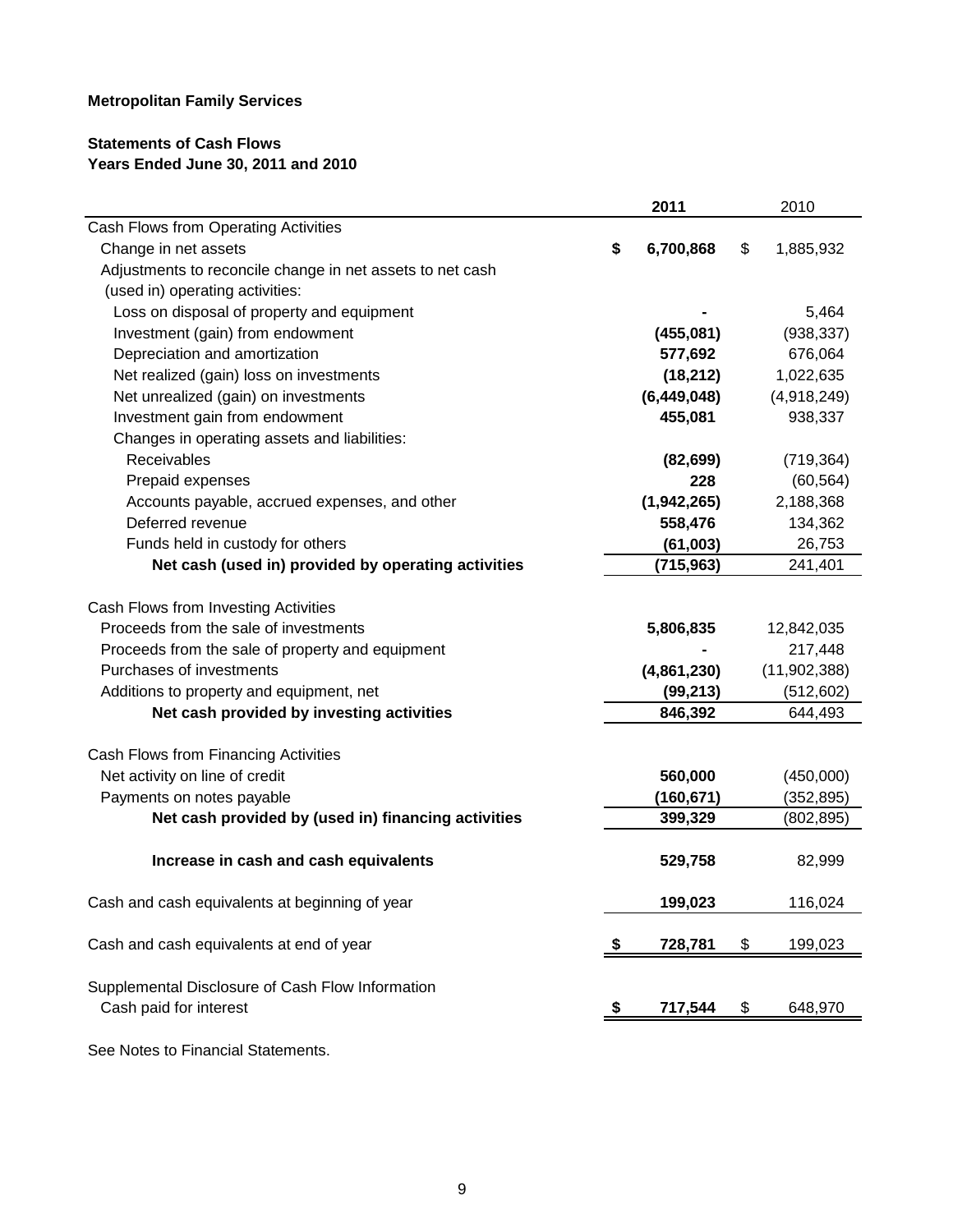#### **Notes to Financial Statements**

## **Note 1. Agency**

Metropolitan Family Services (Agency), a not-for-profit Illinois corporation, is a nonsectarian human services agency located in metropolitan Chicago. The Agency was organized to provide a wide range of programs and services to strengthen low and moderate-income individuals, families, and communities.

#### **Note 2. Summary of Significant Accounting Policies**

**Accounting policies**: The Agency follows accounting standards established by the Financial Accounting Standards Board (the FASB) to ensure consistent reporting of financial condition, results of operations, and cash flows. References to Generally Accepted Accounting Principles (GAAP) in these footnotes are to the FASB *Accounting Standards Codification,* sometimes referred to as the Codification or ASC.

**Use of estimates**: The preparation of financial statements in conformity with accounting principles generally accepted in the United States of America requires management to make estimates and assumptions that affect the amounts reported in the financial statements and accompanying notes. Actual results could differ from those estimates.

**Functional allocation of expenses**: The costs of providing the various programs and other activities have been summarized on a functional basis in the statements of activities. Accordingly, certain costs have been allocated among the programs and supporting services benefited.

**Fair value of financial instruments**: The estimated fair values of the Agency's short-term instruments, including receivables and payables arising in the ordinary course of business, approximate their individual carrying amounts due to the relatively short period of time between their origination and expected realization.

**Cash**: It is usual and customary for the Agency to have cash on deposit in financial institutions exceeding the federally insured limit. The carrying amount reported for cash approximate fair value.

**Cash equivalents**: All investments with a remaining maturity of three months or less at the time of purchase are reported as cash equivalents. The carrying amount reported for cash equivalents approximates their fair values.

**Investments**: At June 30, 2011 and 2010, all investments, including the invested assets of the irrevocable perpetual trusts, are carried at fair value. Realized gains and losses are determined based on the average cost method.

**Receivables**: The carrying amount reported for receivables approximates their fair values due to their relatively short maturity period.

**Beneficial interest in irrevocable perpetual trusts**: The Agency is an income beneficiary of certain irrevocable perpetual trusts established by donors and administered by certain third-party agencies. Income allocations from such trusts have no restriction on their use and are recognized as revenue when received from the third-party agencies. The Agency's beneficial interest in the assets of irrevocable perpetual trusts is carried at fair value in its statement of financial position based on the fair value of the underlying trust assets.

**Amortization of bond issuance costs**: Bond issuance costs are those costs associated with the issuance of the Agency's debt. These costs are amortized using the straight-line method over the life of the bonds (29 years).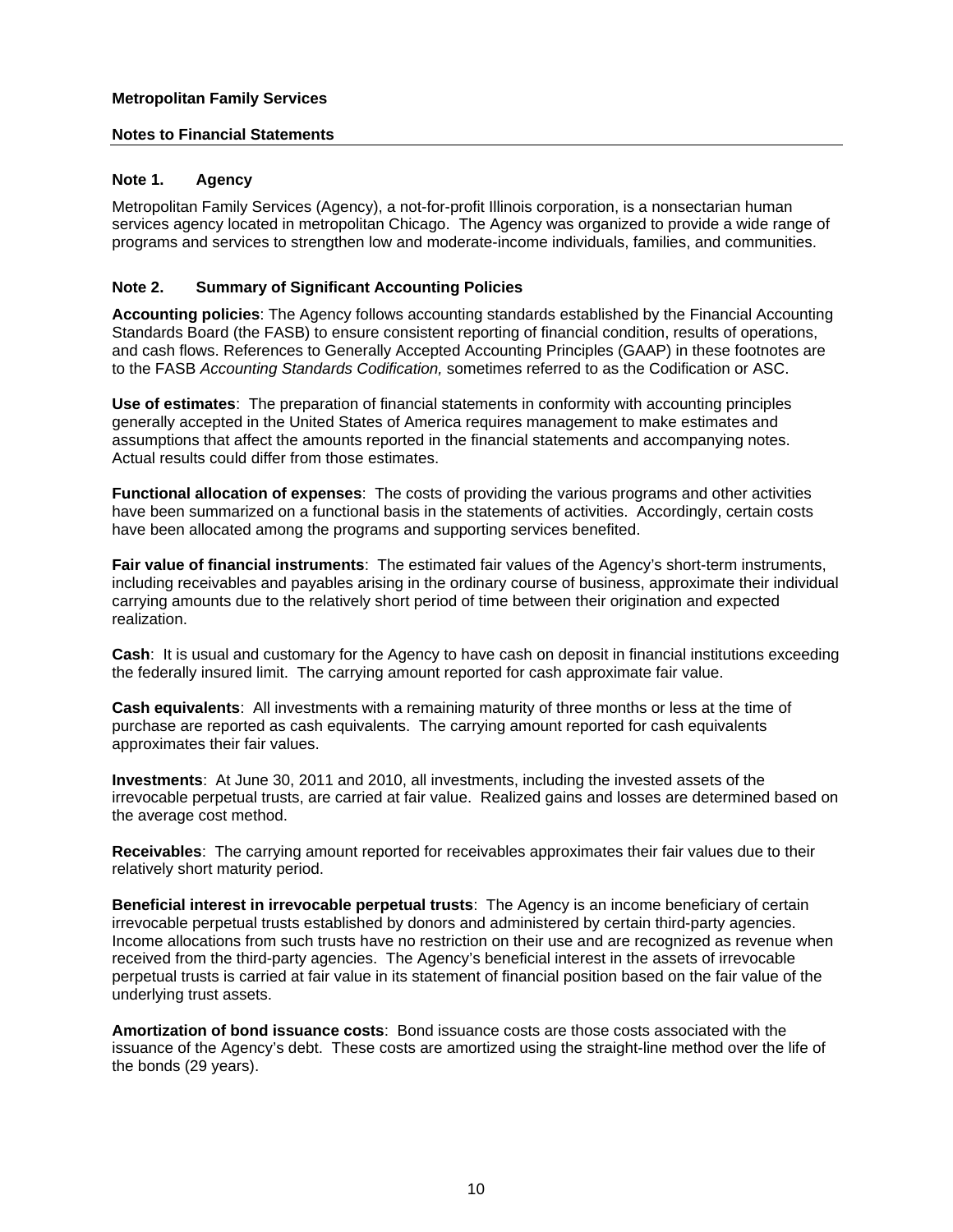## **Note 2. Summary of Significant Accounting Policies (Continued)**

**Derivative financial instruments**: The Agency has an interest rate swap agreement with the objective of minimizing the variability of cash flows. This derivative financial instrument is recognized as either asset or liability at fair value in the statement of financial position with the changes in the fair value reported on the statement of activities. This instrument is classified on the statement of financial position as interest rate swap and the change in the fair value is recorded on the statement of activities. For the years ended June 30, 2011 and 2010, the Agency recognized a gain of \$461,351 and a loss of \$758,681, respectively, on the instrument.

**Deferred revenue**: The Agency records all grant money received as revenue when expenses relating to the grants have occurred. All grants for which revenue has been received but expenses have not been incurred are recorded as deferred revenue.

**Accounts payable and accrued expenses***:* The carrying amounts for accounts payable and accrued expenses approximates their fair values due to their relatively short maturity period.

**Notes payable**: The carrying amount for notes payable approximates their fair values.

**Bonds payable**: The carrying value of the Agency's debt approximates fair value based on the quoted market prices for the same or similar issues or on the current rates offered to the Agency for debt of the same remaining maturities with similar collateral requirements.

**Interest rate swap**: All interest rate swap agreements are recognized as either assets or liabilities at their fair value in the statement of financial position with the changes in the fair value reported in the current period earnings. These instruments are classified on the balance sheet as derivative financial instruments and the change in the fair value is recorded on the statement of activities, in change in fair value of derivative financial instruments.

**Property and equipment**: Property and equipment are carried at cost, except donated assets which are recorded at fair value at date of donation. All purchases in excess of \$5,000 are capitalized, while lesser amounts are charged to expense. Assets retired or otherwise disposed of are removed from the accounts at their net carrying amount. Depreciation is provided on a straight-line basis over the estimated useful lives of the related assets or terms of the related leases (40 years for buildings, 5 years for furniture and equipment, and 2-7 years for leasehold improvements).

**Unrestricted net assets**: Unrestricted net assets are resources whose use has no limitations imposed by either management of the Agency or outside donors.

**Restricted net assets**: Temporarily restricted net assets are resources whose use has been limited by donors to a specific time period or purpose. Permanently restricted net assets consist of amounts held in perpetuity. Earnings on the investment of permanently or temporarily restricted net assets are included in unrestricted revenue and support unless restricted by donors.

**Contributions**: Unconditional promises of others to give cash and other assets are recorded at fair value at the date the promise is made and reported as increases in either temporarily or permanently restricted net assets if they are received with donor stipulations that limit the use of the contributions. When a donor restriction expires (that is, when a stipulated time restriction ends or the purpose for which the contributions were restricted is fulfilled), temporarily restricted net assets are reclassified to unrestricted net assets and reported in the statements of activities as net assets released from restrictions. However, if a restriction is fulfilled in the same period in which the contribution is received, the Agency reports the support as unrestricted. In the absence of donor-imposed restrictions on the use of the assets, contributions of long-lived assets are reported as increases in unrestricted net assets.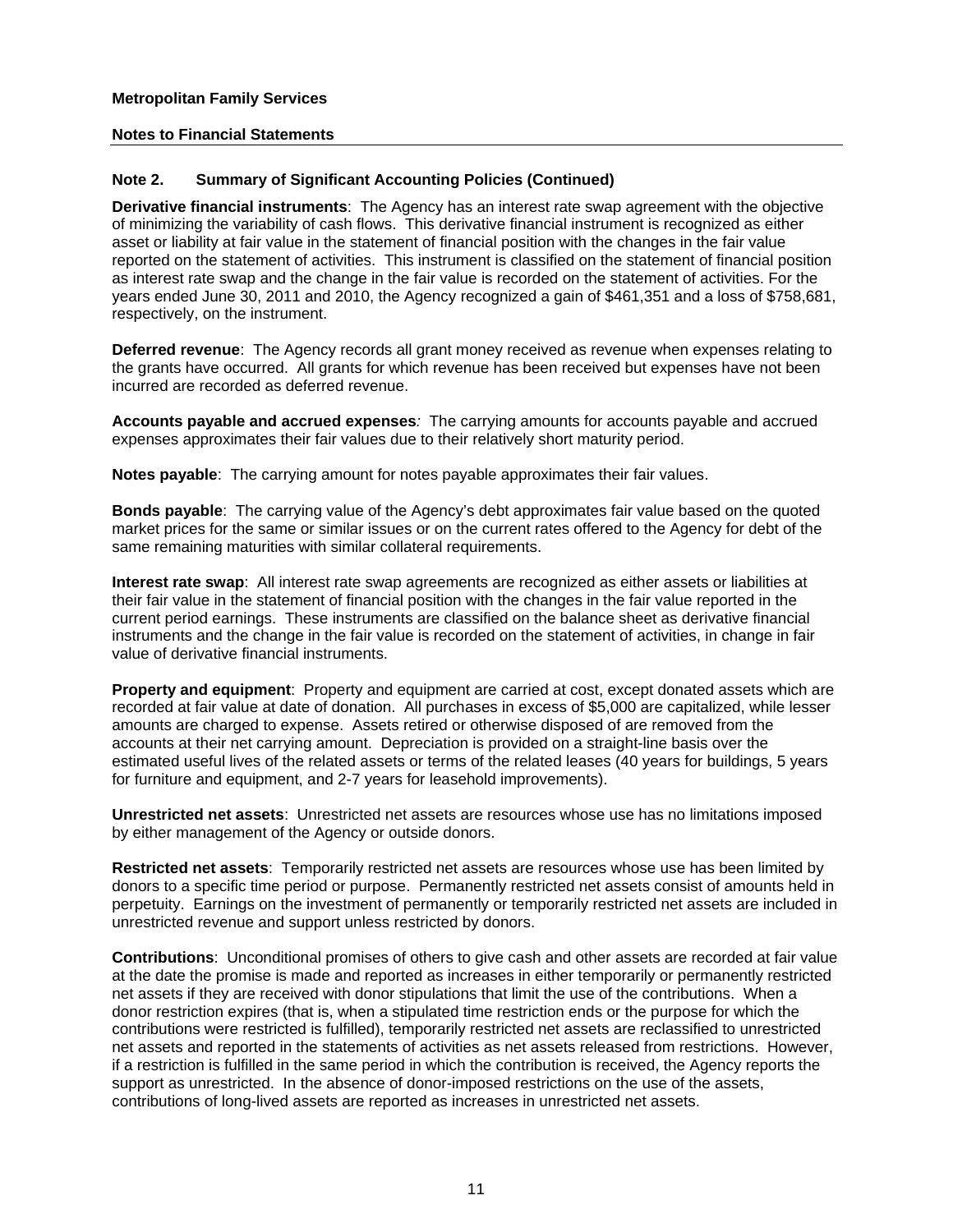# **Note 2. Summary of Significant Accounting Policies (Continued)**

**In-kind contributions**: The Agency received contributions of goods and services from outside corporations in the amount of \$11,064 and \$16,863 during the years ended June 30, 2011 and 2010, respectively. The receipt and subsequent distribution of these goods and services are shown as revenues and expenditures in the financial statements.

**Tax status**: The Agency is tax-exempt under Section 501(c)(3) of the Internal Revenue Code. When tax returns are filed, it is highly certain that some positions taken would be sustained upon examination by the taxing authorities, while others are subject to uncertainty about the merits of the position taken or the amount of the position that would be ultimately sustained. The benefit of a tax position is recognized in the financial statements in the period during which, based on all available evidence, management believes it is more likely than not that the position will be sustained upon examination, including the resolution of appeals or litigation processes, if any. Tax positions taken are not offset or aggregated with other positions. Tax positions that meet the more-likely-than-not recognition threshold are measured as the largest amount of tax benefit that is more than 50 percent likely of being realized upon settlement with the applicable taxing authority. The portion of the benefits associated with tax positions taken that exceeds the amount measured as described above is reflected as a liability for unrecognized tax benefits in the Agency's statements of financial position along with any associated interest and penalties that would be payable to the taxing authorities upon examination. Generally, years beginning after 2007 are still open to federal taxing jurisdictions. When and if applicable, potential interest and penalty costs are accrued as incurred, with expenses recognized in nonoperating expenses in the statements of activities. As of June 30, 2011 and 2010 and for the years then ended, there are no material unrecognized/derecognized tax benefits or tax penalties or interest.

**Subsequent events**: The Agency has evaluated subsequent events for potential recognition and/or disclosure through November 14, 2011, the date the financial statements were available to be issued.

# **Note 3. Fair Value Disclosures**

The Fair Value Measurements and Disclosures Topic of the Codification defines fair value as the price that would be received to sell an asset or paid to transfer a liability in an orderly transaction between market participants at the measurement date. In determining fair value, the Agency uses various methods including market, income and cost approaches and sets out a fair value hierarchy. Based on these approaches, the Agency often utilizes certain assumptions that market participants would use in pricing the asset or liability, including assumptions about risk and or the risks inherent in the inputs to the valuation technique. These inputs can be readily observable, market corroborated, or generally unobservable inputs. The Agency utilizes valuation techniques that maximize the use of observable inputs and minimize the use of unobservable inputs. Based on the observability of the inputs used in the valuation techniques, the Agency is required to provide the following information according to the fair value hierarchy. The fair value hierarchy gives the highest priority to quoted prices in active markets for identical assets or liabilities (Level 1) and the lowest priority to unobservable inputs (Level 3). Inputs are broadly defined under the Topic as assumptions market participants would use in pricing an asset or liability.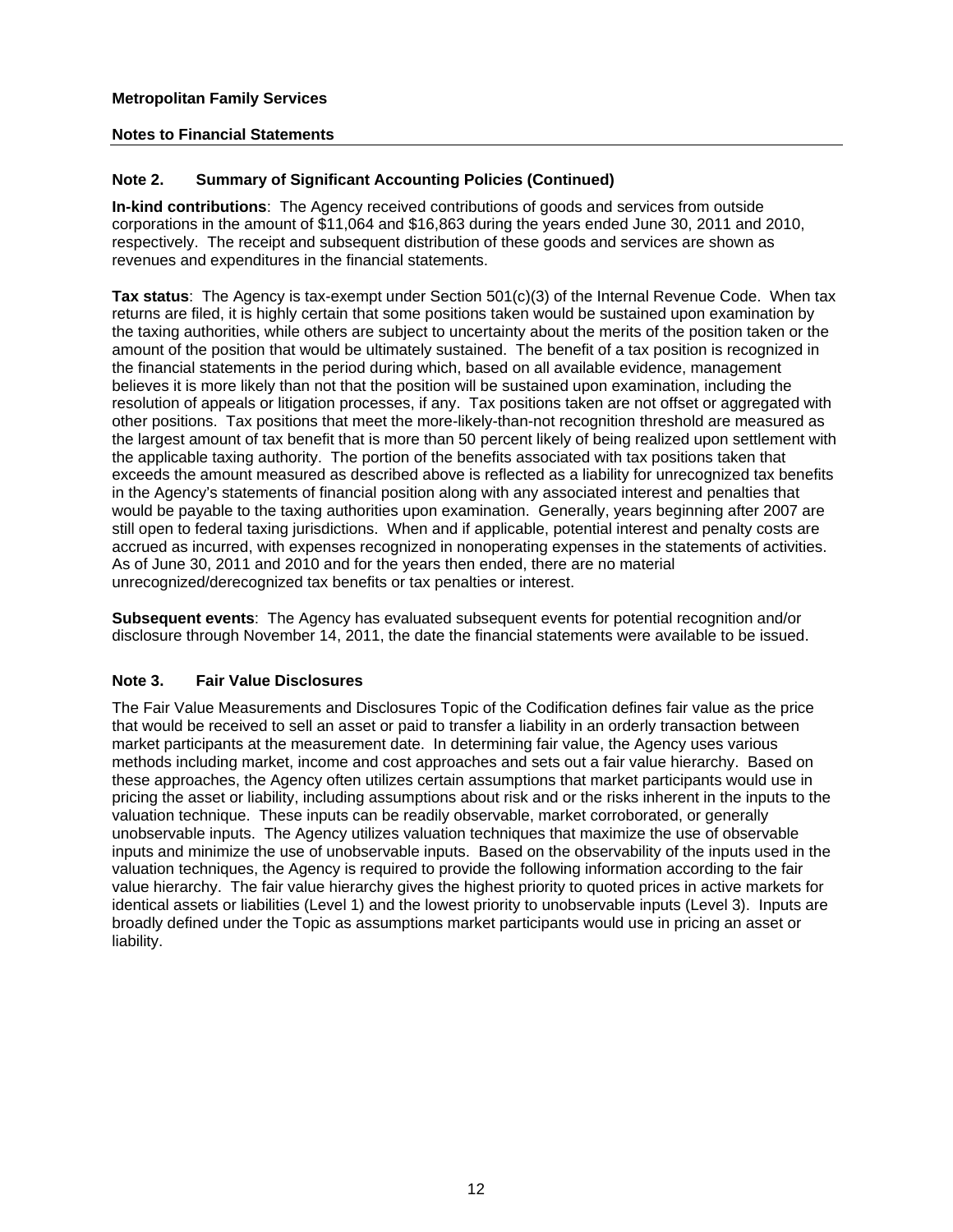#### **Note 3. Fair Value Disclosures (Continued)**

The three levels of the fair value hierarchy under the Topic are described below:

Level 1. Unadjusted quoted prices in active markets, such as the New York Stock Exchange, for identical assets or liabilities that the reporting entity has the ability to access at the measurement date.

Level 2. Inputs other than quoted prices within Level 1 that are observable for the asset or liability, either directly or indirectly; and fair value is determined through the use of models or other valuation methodologies. Investments which are generally included in this category include corporate bonds and loans, less liquid and restricted equity securities and certain overthe-counter derivatives. A significant adjustment to a Level 2 input could result in the Level 2 measurement becoming a Level 3 measurement.

Level 3. Inputs are unobservable for the asset or liability and include situations where there is little, if any, market activity for the asset or liability. The inputs into the determination of fair value are based upon the best information in the circumstances and may require significant management judgment or estimation. Investments that are included in this category generally include equity and debt positions in private companies and general and limited partnership interests in corporate private equity and real estate funds, debt funds and funds of hedge funds.

In certain cases, the inputs used to measure fair value may fall into different levels of the fair value hierarchy. In such cases, an investment's level within the fair value hierarchy is based on the highest level of input that is significant to the fair value measurement. The Agency's assessment of the significance of a particular input to the fair value measurement in its entirety requires judgment, and considers factors specific to the investment.

In determining the appropriate levels, the Agency performs a detailed analysis of the assets and liabilities that are subject to *Fair Value Measurements and Disclosures* Topic of the Codification. At each reporting period, all assets and liabilities, for which the fair value measurement is based on unobservable inputs, are classified as Level 3.

For the fiscal years ended June 30, 2011 and 2010, the application of valuation techniques applied to similar assets and liabilities has been consistent, and there are no unfunded commitments at June 30, 2011 and 2010 requiring fair value measurement. The following is a description of the valuation methodologies used for instruments measured at fair value:

Investment Securities and Beneficial Interests in Perpetual Trusts:

The fair value of investment securities and beneficial interests in perpetual trusts are based on quoted market prices, when available, provided by recognized broker dealers. If listed prices or quotes are not available, fair value is based upon externally developed models that use unobservable inputs due to the limited market activity of the instrument. Alternative investments held by the Agency for risk management purposes are traded in over-the-counter markets where quoted market prices are not readily available. For those investments, the Agency measures fair value using assumptions and projections, which includes extensive due diligence by the Agency's investment consultant. The Agency classifies such beneficial interests in perpetual trusts and alternative investments as Level 3.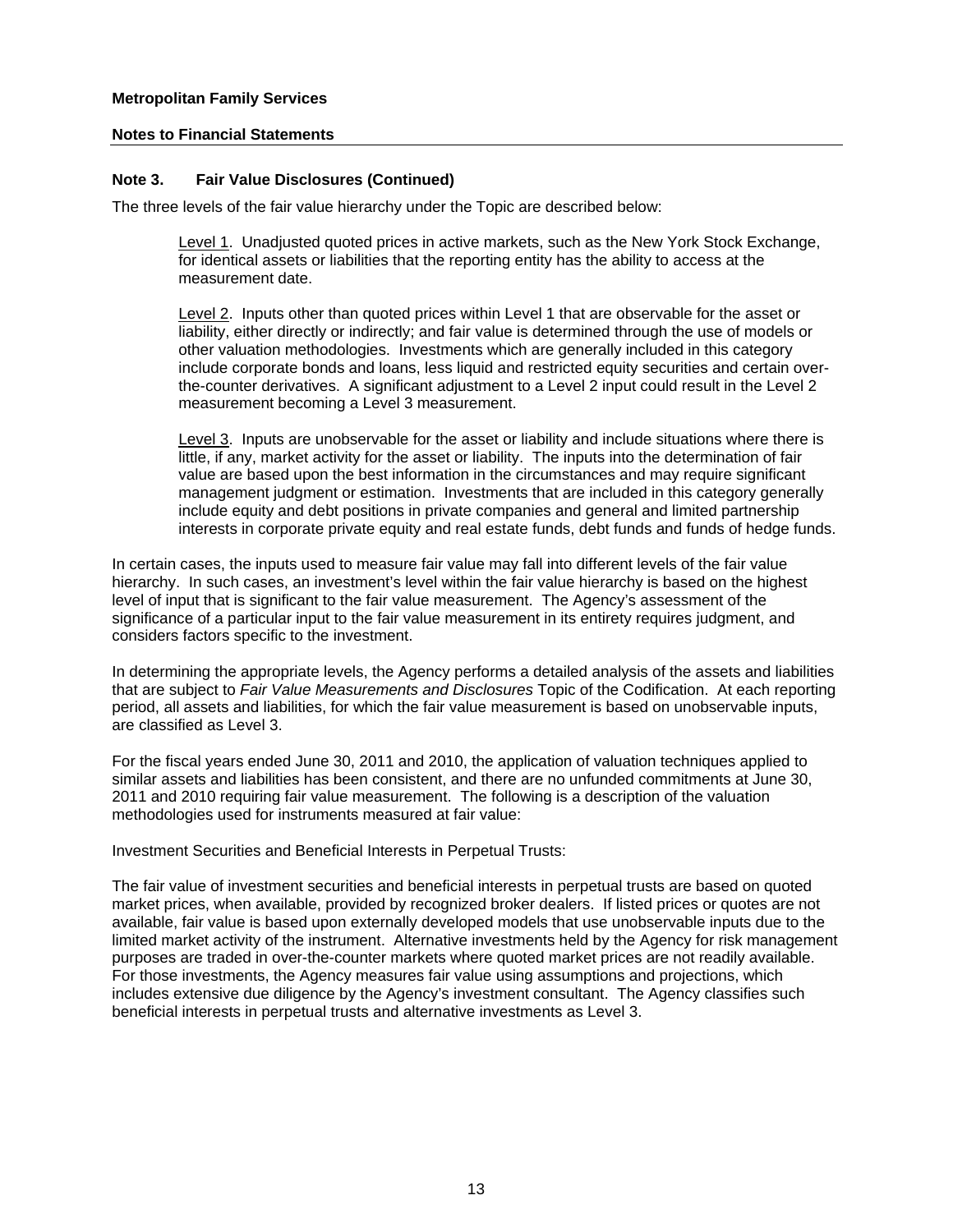#### **Note 3. Fair Value Disclosures (Continued)**

Interest Rate Swap:

The valuation of this instrument is determined using widely accepted valuation techniques including discounted cash flow analysis on the expected cash flows of the interest rate swap. This analysis reflects the contractual terms of the interest rate swap, including the period to maturity, and used observable market-based inputs, including the SIFMA index. The fair value estimate is classified as Level 2.

The following tables present the Agency's fair value hierarchy for those assets and liabilities measured at fair value on a recurring basis as of June 30, 2011 and 2010:

|                          |                 |                 | 2011                 |              |                          |
|--------------------------|-----------------|-----------------|----------------------|--------------|--------------------------|
|                          | Total           | Level 1         | Level 2              | Level 3      | Redemptions<br>Permitted |
| Assets:                  |                 |                 |                      |              |                          |
| Equity securities:       |                 |                 |                      |              |                          |
| U.S. equities            | \$<br>5,825,029 | \$<br>5,825,029 | \$                   | \$           | Daily                    |
| Non-U.S. equities        | 4,488,359       | 4,488,359       |                      |              | Daily                    |
| Global equities          | 13,564,578      | 13,564,578      |                      |              | Daily                    |
| Fixed income securities: |                 |                 |                      |              |                          |
| U.S. fixed income        | 7,616,154       | 7,616,154       |                      |              | Daily                    |
| Non-U.S. fixed income    | 405,986         | 405,986         |                      |              | Daily                    |
| Alternative investments: |                 |                 |                      |              |                          |
| Hedge fund of funds (a)  | 4,076,542       |                 |                      | 4,076,542    | Quarterly                |
| Real estate fund (b)     | 3,031,132       |                 |                      | 3,031,132    | Quarterly                |
| Beneficial interest in   |                 |                 |                      |              |                          |
| perpetual trusts (c)     | 13,265,694      |                 |                      | 13,265,694   | N/A                      |
|                          | \$52,273,474    | \$31,900,106    | \$<br>$\blacksquare$ | \$20,373,368 |                          |
| Liability:               |                 |                 |                      |              |                          |
| Interest-rate swap       | 1,903,209       | \$              | 1,903,209<br>\$      | \$           |                          |

- (a) This category includes investments in hedge funds that invest primarily in U.S. common stocks. Management of the hedge funds has the ability to shift investments to meet growth strategies. The fair values of the investments in this category have been estimated using the net asset value per share of the investments.
- (b) This category includes several real estate funds that invest primarily in U.S. commercial real estate. The fair values of the investments in this category have been estimated using the net asset value of the Agency's ownership interest.
- (c) This category includes investments in equities, fixed income securities, real estate funds, and hedge funds. The fair value of these investments are based on quoted market prices provided by recognized broker dealers.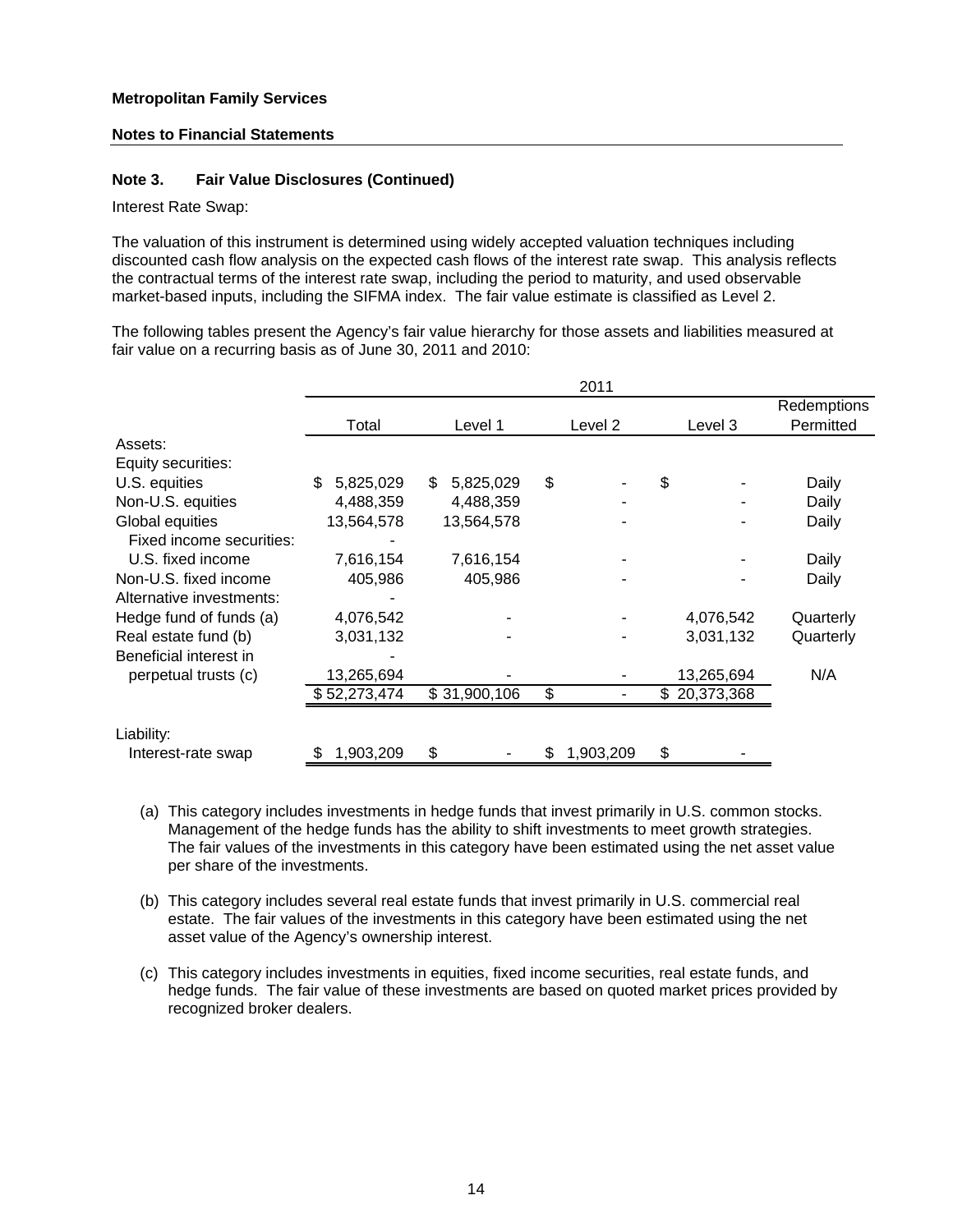# **Notes to Financial Statements**

# **Note 3. Fair Value Disclosures (Continued)**

|                          |                 |                  |     | 2010      |                  |             |
|--------------------------|-----------------|------------------|-----|-----------|------------------|-------------|
|                          |                 |                  |     |           |                  | Redemptions |
|                          | Total           | Level 1          |     | Level 2   | Level 3          | Permitted   |
| Assets:                  |                 |                  |     |           |                  |             |
| Equity securities:       |                 |                  |     |           |                  |             |
| U.S. equities            | \$<br>4,592,350 | \$<br>4,592,350  | -\$ |           | \$               | Daily       |
| Non-U.S. equities        | 4,376,150       | 4,376,150        |     |           |                  | Daily       |
| Global equities          | 11,808,659      | 11,808,659       |     |           |                  | Daily       |
| Fixed income securities: |                 |                  |     |           |                  |             |
| U.S. fixed income        | 7,931,547       | 7,931,547        |     |           |                  | Daily       |
| Non-U.S. fixed income    | 423,234         | 423,234          |     |           |                  | Daily       |
| Alternative investments: |                 |                  |     |           |                  |             |
| Hedge fund of funds (a)  | 3,669,962       |                  |     |           | 3,669,962        | Quarterly   |
| Real estate fund (b)     | 1,139,304       |                  |     |           | 1,139,304        | Quarterly   |
| Beneficial interest in   |                 |                  |     |           |                  |             |
| perpetual trusts         | 12,810,613      |                  |     |           | 12,810,613       | N/A         |
|                          | 46,751,819      | \$<br>29,131,940 | \$  |           | \$<br>17,619,879 |             |
|                          |                 |                  |     |           |                  |             |
| Liability:               |                 |                  |     |           |                  |             |
| Interest-rate swap       | \$<br>2,364,560 | \$               | \$  | 2,364,560 | \$               |             |

The changes in Level 3 assets and liabilities measured at fair value on a recurring basis are summarized as follows:

|                                                                                                                               |                        | Net Alternative Investments |
|-------------------------------------------------------------------------------------------------------------------------------|------------------------|-----------------------------|
|                                                                                                                               | 2011                   | 2010                        |
| Balance, beginning of year<br>Total net gains included in:                                                                    | \$17,619,879           | \$15,816,037                |
| Net investment gains<br>Purchases of investment securities                                                                    | 1,293,142<br>1,460,347 | 1,311,841<br>492,001        |
| Balance, end of year                                                                                                          | \$20,373,368           | \$17,619,879                |
| Net unrealized gains included in changes<br>in net assets for the year relating to assets and<br>liabilities held at year-end | 1,293,142              | 1,311,841<br>S              |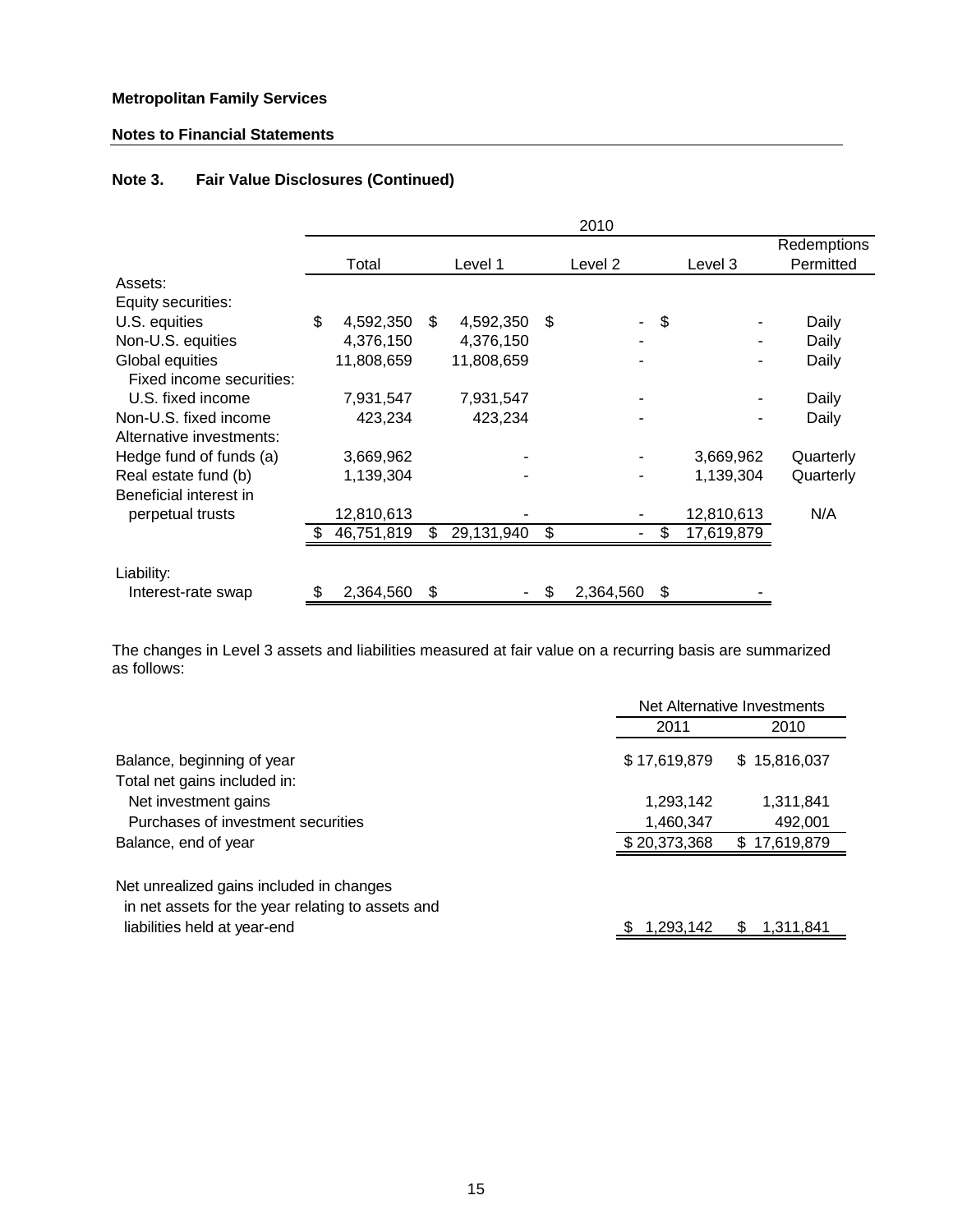# **Notes to Financial Statements**

# **Note 4. Investments and Beneficial Interest in Irrevocable Perpetual Trusts**

Total returns on investment assets, excluding income allocations from irrevocable perpetual trusts, held during 2011 and 2010 are summarized as follows:

| 2011                                                              |    | Temporarily<br>Restricted |    |         |   | Permanently<br>Restricted |  | Total |
|-------------------------------------------------------------------|----|---------------------------|----|---------|---|---------------------------|--|-------|
| Dividends and interest income                                     | \$ | 588,397                   | \$ |         | S | 588,397                   |  |       |
| Net realized gain                                                 |    | 18,212                    |    | 455,081 |   | 473,293                   |  |       |
| Net unrealized gain                                               |    | 6,449,048                 |    |         |   | 6,449,048                 |  |       |
| Total return on investments                                       |    | 7,055,657                 |    | 455.081 |   | 7,510,738                 |  |       |
| Investment return designated for:                                 |    |                           |    |         |   |                           |  |       |
| Endowment payout                                                  |    | (2,096,000)               |    |         |   | (2,096,000)               |  |       |
| Investment return less amounts<br>designated for endowment payout |    | 4,959,657                 |    | 455.081 |   | 5,414,738                 |  |       |

|                                   | Temporarily   | Permanently |               |
|-----------------------------------|---------------|-------------|---------------|
| 2010                              | Restricted    | Restricted  | Total         |
|                                   |               |             |               |
| Dividends and interest income     | \$<br>701.949 | \$<br>-     | \$<br>701,949 |
| Net realized (loss)               | (1,022,635)   |             | (1,022,635)   |
| Net unrealized gain               | 4,918,249     | 938,337     | 5,856,586     |
| Total return on investments       | 4,597,563     | 938,337     | 5,535,900     |
| Investment return designated for: |               |             |               |
| Endowment payout                  | (2,390,000)   |             | (2,390,000)   |
|                                   |               |             |               |
| Investment return less amounts    |               |             |               |
| designated for endowment payout   | 2,207,563     | 938,337     | 3,145,900     |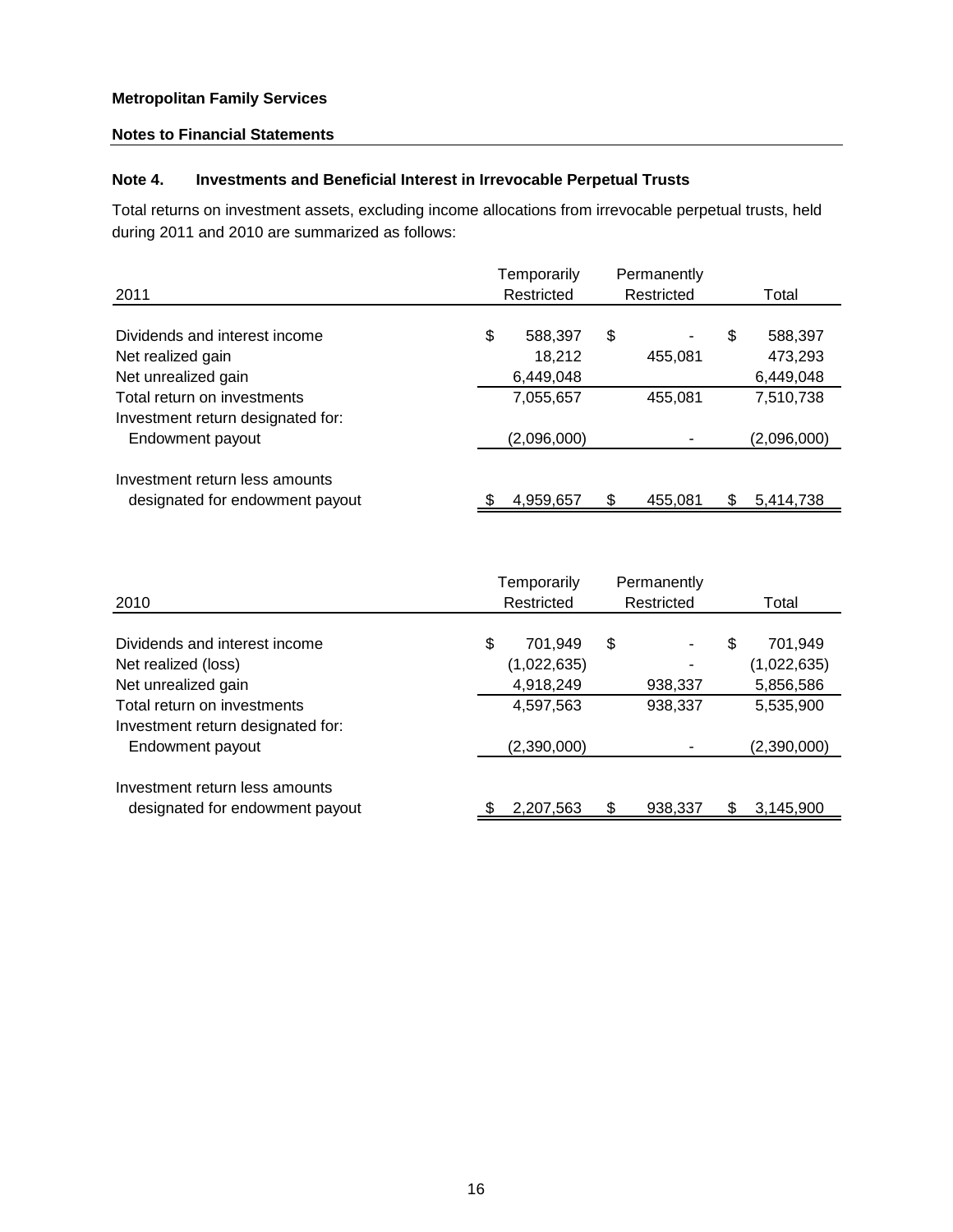# **Notes to Financial Statements**

# **Note 4. Investments and Beneficial Interest in Irrevocable Perpetual Trusts (Continued)**

The Agency invests in a professionally managed portfolio of mutual funds and alternative investments. Such investments are exposed to various risks such as interest rate, market and credit. Due to the level of risk associated with such investments, it is at least reasonably possible that changes in risks in the near term would materially affect investment balances and the amounts reported in the financial statements.

The Agency is also a designated income beneficiary of certain irrevocable perpetual trusts. The terms of the trust agreements provide that the Agency, as an income beneficiary, is to receive its beneficial interest in the income of the trust assets as earned in perpetuity. Such trust assets are held and invested in perpetuity by the third-party trustees, which are financial institutions.

At June 30, 2011 and 2010, the assets of the irrevocable trusts are principally invested in marketable equity securities and bonds and notes. During 2011 and 2010, income allocations received by the Agency from irrevocable perpetual trusts amounted to approximately \$558,097 and \$665,409, respectively, and the Agency's beneficial interest in the net unrealized (depreciation) appreciation in the fair value of the irrevocable trusts' assets amounted to \$ 455,081 and \$ 938,337, respectively.

# **Note 5. Endowment Funds**

The Agency's endowment includes both donor-restricted endowment funds and funds designated by the Board of Directors to function as endowments. As required by accounting principles generally accepted in the United States of America, net assets associated with endowment funds, including funds designated by the Board to function as endowments, are classified and reported based on the existence or absence of donor-imposed restrictions.

#### *Interpretation of Relevant Law*

The Board of Directors has interpreted the Illinois Uniform Prudent Management of Institutional Funds Act (UPMIFA) as requiring the preservation of the fair value of the original gift as of the gift date of the donorrestricted endowment funds absent explicit donor stipulations to the contrary. As a result of this interpretation, the Agency classified as permanently restricted net assets (a) the original value of gifts donated to the permanent endowment, (b) the original value of subsequent gifts to the permanent endowment, and (c) accumulations to the permanent endowment made in accordance with the direction of the applicable donor gift instrument at the time the accumulation is added to the fund. The remaining portion of the donor-restricted endowment fund that is not classified in permanently restricted net assets is classified as temporarily restricted net assets until those amounts are appropriated for expenditure by the Agency in a manner consistent with the standard of prudence prescribed by UPMIFA. In accordance with UPMIFA, the Agency considers the following factors in making a determination to appropriate or accumulate earnings on donor-restricted endowment funds:

- 1) The duration and preservation of the fund;
- 2) The purpose of the Agency and the donor-restricted endowment fund;
- 3) General economic conditions;
- 4) The possible effect of inflation and deflation;
- 5) The expected total return from income and the appreciation of investments;
- 6) Other resources of the Agency; and
- 7) The investment policies of the Agency.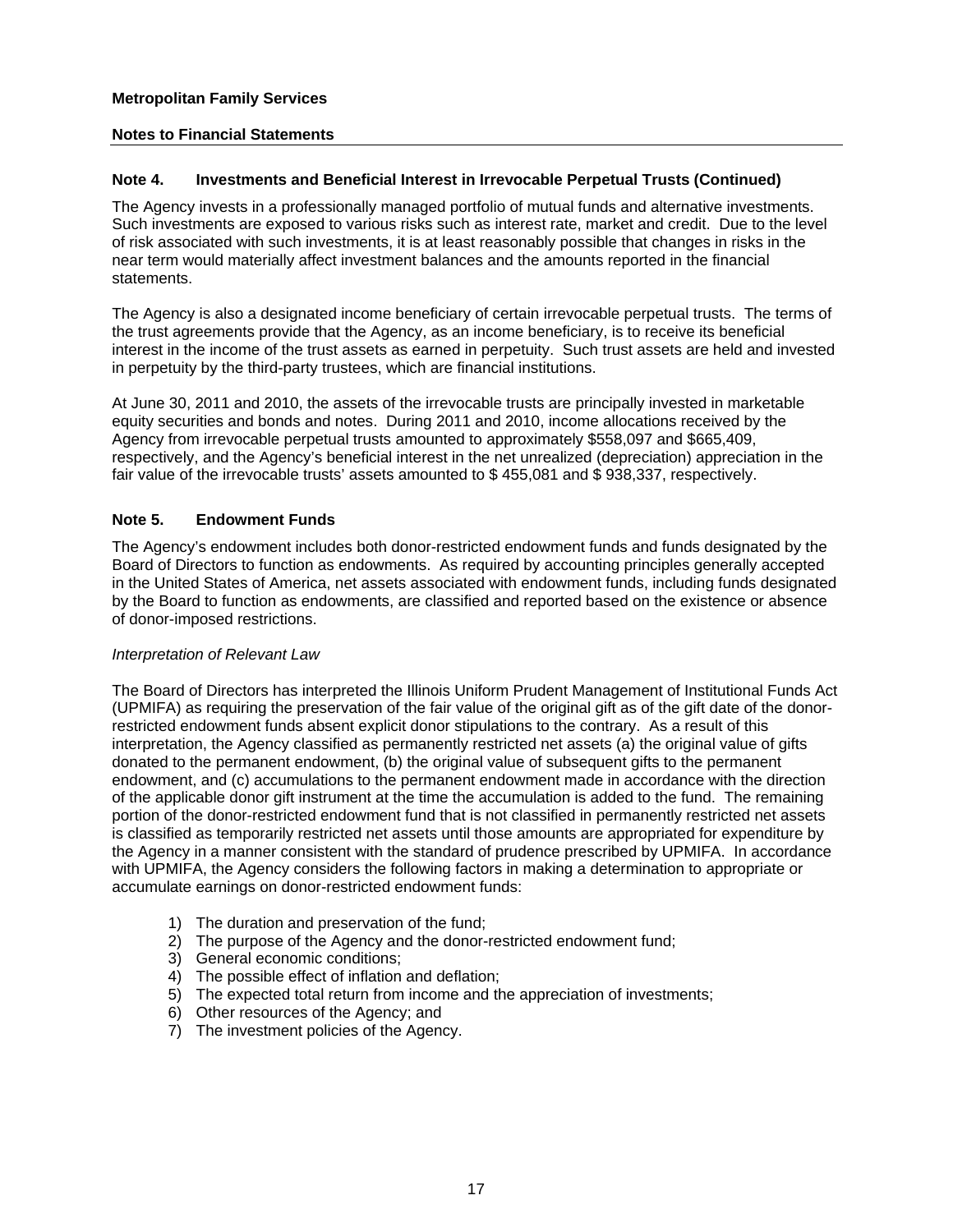# **Notes to Financial Statements**

# **Note 5. Endowment Funds (Continued)**

The Agency's endowment net asset composition by type of fund is as follows for the years ended June 30, 2011 and 2010:

|                    |                   | 2011             |                  |
|--------------------|-------------------|------------------|------------------|
|                    | Temporarily       | Permanently      |                  |
|                    | Restricted        | Restricted       | Total            |
| Donor restricted   | \$                | \$18,832,186     | 18,832,186<br>\$ |
| Board designated   | 33,441,288        |                  | 33,441,288       |
| <b>Total Funds</b> | \$33,441,288      | \$18,832,186     | \$52,273,474     |
|                    |                   |                  |                  |
|                    |                   | 2010             |                  |
|                    | Temporarily       | Permanently      |                  |
|                    | Restricted        | Restricted       | Total            |
| Donor restricted   | \$                | \$18,377,105     | \$<br>18,377,105 |
| Board designated   | 28,374,714        |                  | 28,374,714       |
| <b>Total Funds</b> | 28,374,714<br>SS. | 18,377,105<br>\$ | 46,751,819<br>\$ |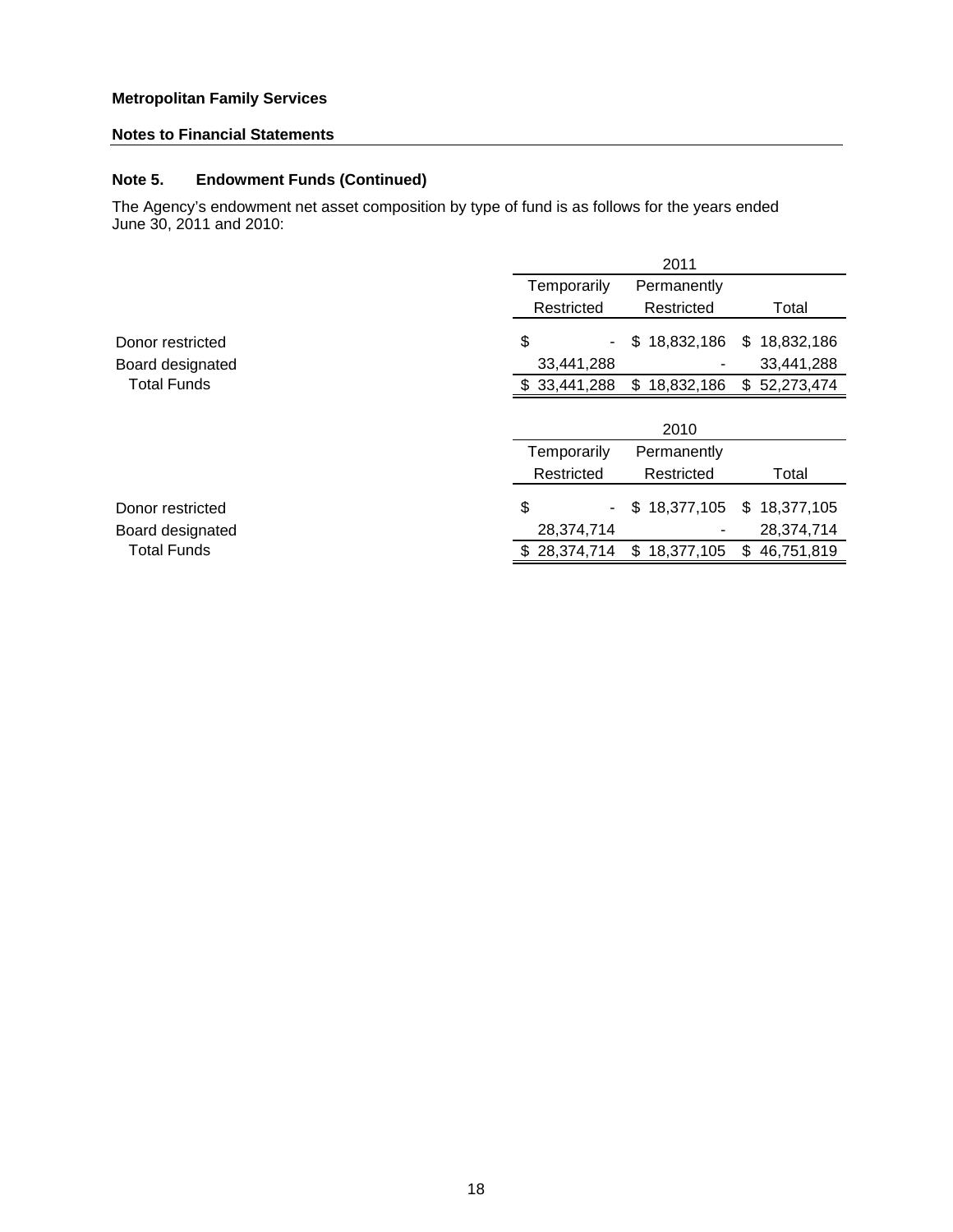# **Notes to Financial Statements**

# **Note 5. Endowment Funds (Continued)**

The changes in endowment net assets for the Agency were as follows for the years ended June 30, 2011 and 2010:

|                                     |              | 2011             |                  |
|-------------------------------------|--------------|------------------|------------------|
|                                     | Temporarily  | Permanently      |                  |
|                                     | Restricted   | Restricted       | Total            |
| Endowment net assets,               |              |                  |                  |
| beginning of year                   |              |                  |                  |
| Investments                         | \$28,374,714 | 5,566,492<br>S.  | 33,941,206<br>\$ |
| Perpetual trusts                    |              | 12,810,613       | 12,810,613       |
| Total beginning net assets          | 28,374,714   | 18,377,105       | 46,751,819       |
|                                     |              |                  |                  |
| Investment return:                  |              |                  |                  |
| Dividends and interest income       | 598,807      |                  | 598,807          |
| Net realized/unrealized gain (loss) | 6,467,260    | 455,081          | 6,922,341        |
| Total investment return             | 7,066,067    | 455,081          | 7,521,148        |
| Appropriation of endowment          |              |                  |                  |
| assets for expenditure:             |              |                  |                  |
| Operating expense                   | (1,999,493)  |                  | (1,999,493)      |
| Net investment gains                | 5,066,574    | 455,081          | 5,521,655        |
|                                     |              |                  |                  |
| Endowment net assets, end of year   |              |                  |                  |
| Investments                         | 33,441,288   | 5,566,492        | 39,007,780       |
| Perpetual trusts                    |              | 13,265,694       | 13,265,694       |
| Total ending net assets             | 33,441,288   | 18,832,186<br>\$ | 52,273,474<br>\$ |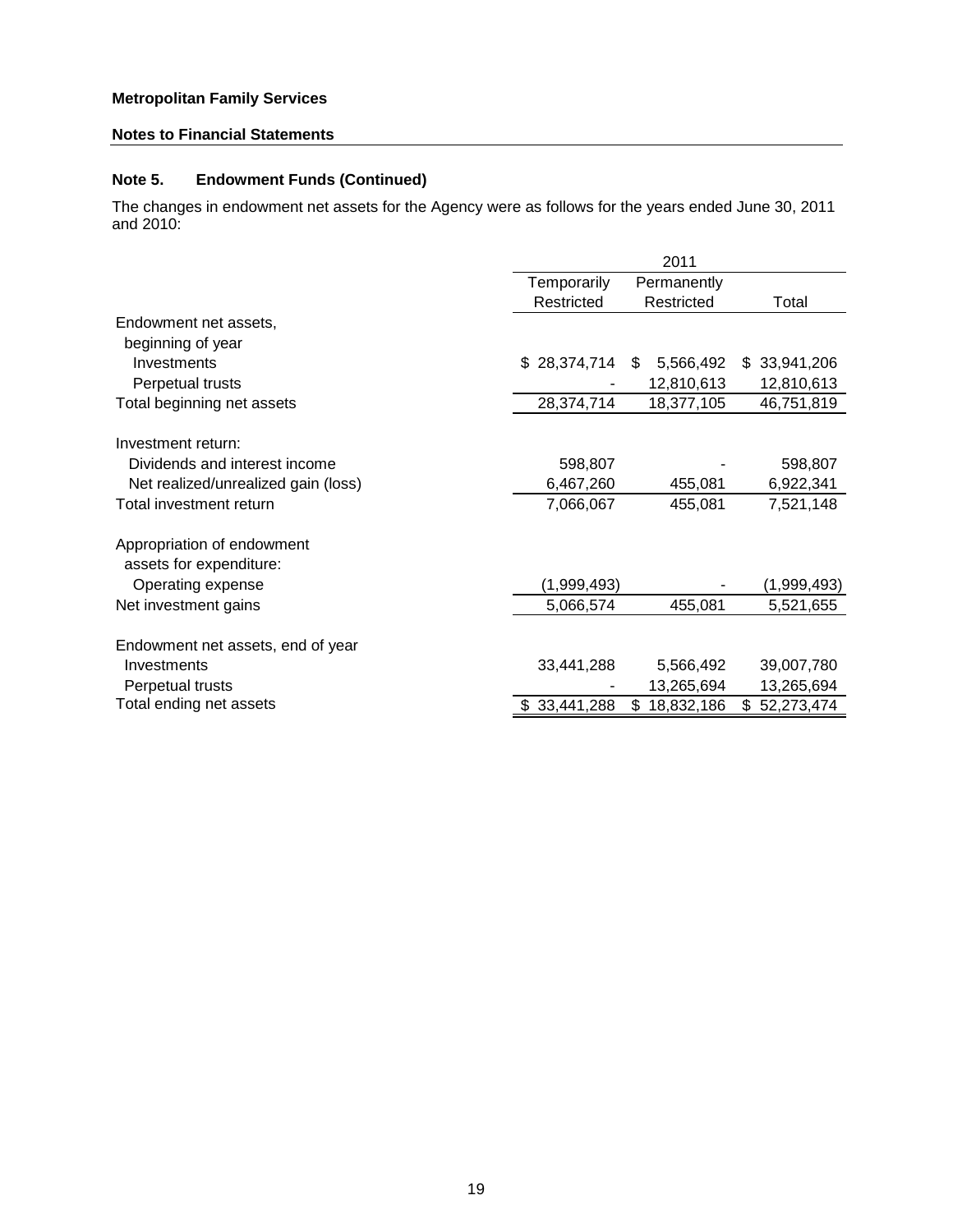## **Notes to Financial Statements**

# **Note 5. Endowment Funds (Continued)**

|                                     |              | 2010             |              |
|-------------------------------------|--------------|------------------|--------------|
|                                     | Temporarily  | Permanently      |              |
|                                     | Restricted   | Restricted       | Total        |
| Endowment net assets,               |              |                  |              |
| beginning of year                   |              |                  |              |
| Investments                         | \$26,357,084 | 5,566,492<br>\$  | \$31,923,576 |
| Perpetual trusts                    |              | 11,872,276       | 11,872,276   |
| Total beginning net assets          | 26,357,084   | 17,438,768       | 43,795,852   |
|                                     |              |                  |              |
| Investment return:                  |              |                  |              |
| Dividends and interest income       | 714,066      |                  | 714,066      |
| Net realized/unrealized gain (loss) | 3,895,614    | 938,337          | 4,833,951    |
| Total investment return             | 4,609,680    | 938,337          | 5,548,017    |
| Appropriation of endowment          |              |                  |              |
| assets for expenditure:             |              |                  |              |
| Operating expense                   | (2,592,050)  |                  | (2,592,050)  |
| Net investment gains                | 2,017,630    | 938,337          | 2,955,967    |
|                                     |              |                  |              |
| Endowment net assets, end of year   |              |                  |              |
| Investments                         | 28,374,714   | 5,566,492        | 33,941,206   |
| Perpetual trusts                    |              | 12,810,613       | 12,810,613   |
| Total ending net assets             | \$28,374,714 | \$<br>18,377,105 | \$46,751,819 |

## *Funds with Deficiencies*

From time to time, the fair value of assets associated with individual donor-restricted endowment funds may fall below the level that the donor or Illinois UPMIFA requires the Agency to retain as a fund of perpetual duration. There were no such deficiencies as of June 30, 2011 and 2010.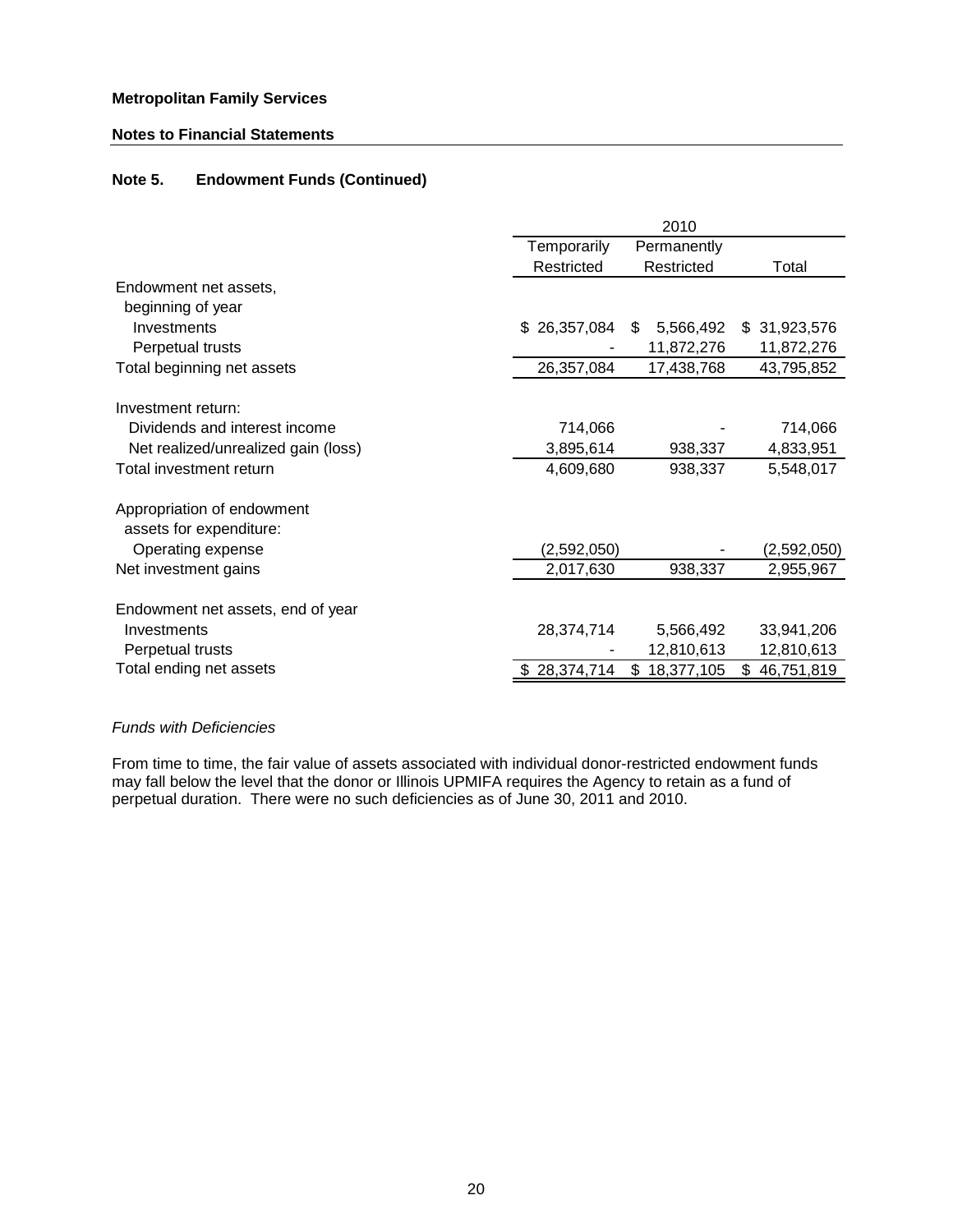# **Notes to Financial Statements**

# **Note 5. Endowment Funds (Continued)**

The Agency has adopted investment and spending policies for endowment assets as follows:

#### Investment Policy

The investment policy of the MFS Endowment is to achieve the highest rate of return possible within an acceptable range of risk and volatility. Based on that objective, the current assumptions are that longterm returns net of expenses will average 8 percent and long-term inflation will average 3 percent.

The MFS Investment Committee has the responsibility to establish the policies that guide the specific investments of the endowment assets. The policies describe the degree of investment risk and diversification that the committee deems appropriate.

The committee, in consultation with its investment consultant, monitors the performance of investment managers and adds, replaces, or eliminates managers as needed.

The Agency's current asset allocations is 17 percent U.S. equities, 18 percent international equities and emerging markets, 20 percent global equities, 20 percent fixed income, 15 percent hedge funds, and 10 percent real estate.

#### Spending Policy

Endowment spending is set annually by the Board after considering the funding needs of current Agency operations and the desire to preserve the long-term purchasing power of the Endowment. Distributions are authorized by the Board based on recommendations of the Investment and Finance Committees.

#### **Note 6. Fund Raising Pledges Receivable**

Pledges receivable are recorded at fair value, net of an allowance of \$200,812 at June 30, 2011 and 2010. As of June 30, pledges are summarized as follows:

|                  | 2011    |    | 2010    |
|------------------|---------|----|---------|
|                  |         |    |         |
| Less than 1 year | 131.811 | S  | 195,790 |
| 1 to 5 years     | 126,642 |    | 185,512 |
|                  | 258,453 | \$ | 381,302 |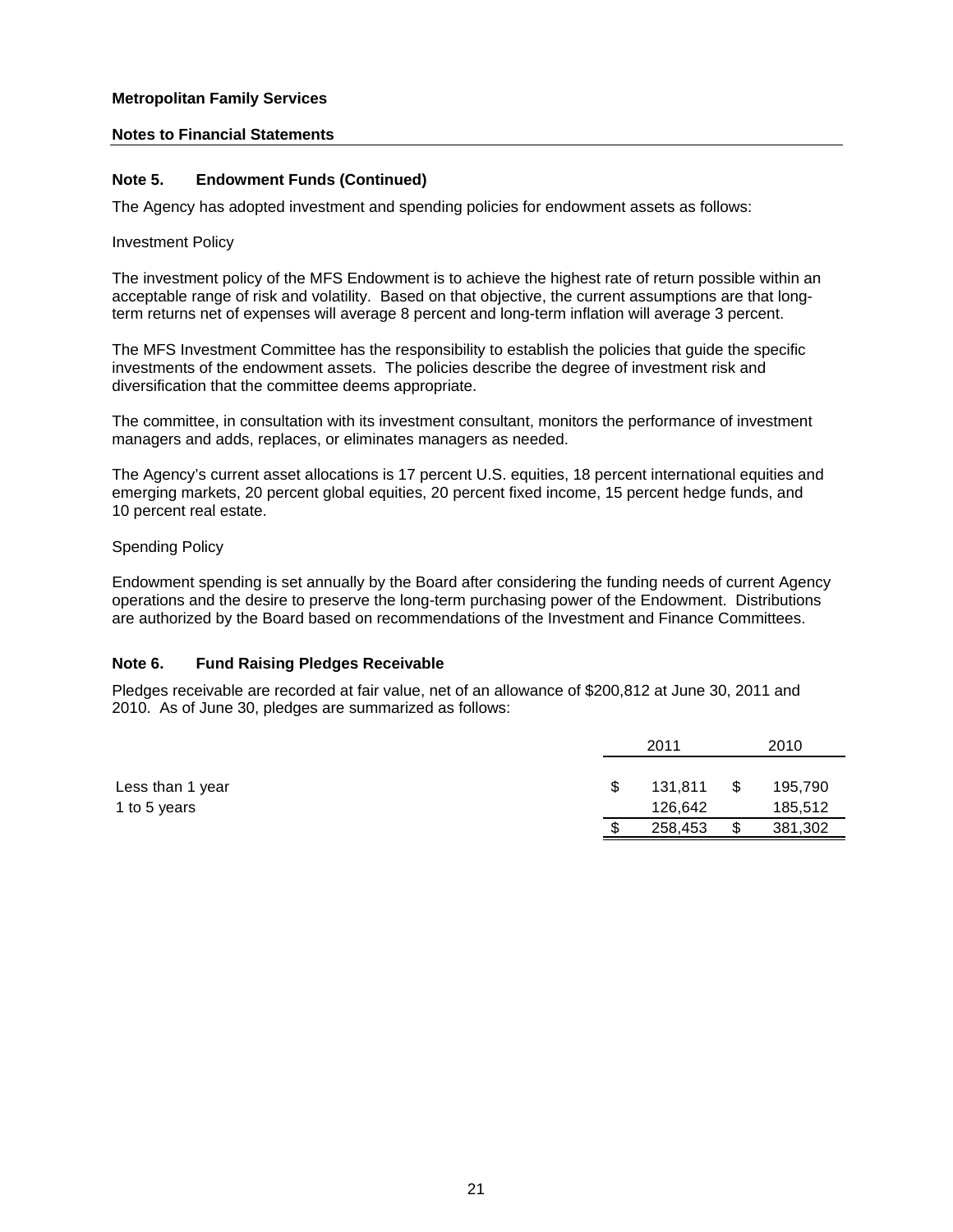# **Notes to Financial Statements**

# **Note 7. Property and Equipment**

Property and equipment are summarized as follows at June 30:

|                                | 2011           | 2010            |
|--------------------------------|----------------|-----------------|
|                                |                |                 |
| Land                           | 2,791,623<br>S | 2,791,623<br>S  |
| Buildings and improvements     | 19,159,362     | 19,069,792      |
| Leasehold improvements         | 1,706,686      | 1,706,686       |
| Furniture and equipment        | 7,845,076      | 7,835,433       |
|                                | 31,502,747     | 31,403,534      |
| Less: Accumulated depreciation | 14,711,519     | 14,142,506      |
|                                | 16,791,228     | 17,261,028<br>S |
|                                |                |                 |

# **Note 8. Short-Term Debt**

As of June 30, 2011 and 2010, the Agency has a revolving credit line in the amount of \$5,000,000 and \$3,000,000, respectively. Interest is accrued monthly either at prime rate or the LIBOR rate plus 75 basis points. The weighted average interest rate at June 30, 2011 and 2010 was 2.04 percent and 2.77 percent, respectively. The covenants of the revolving credit line are substantially the same as those of the Illinois Development Finance Authority Variable Rate Demand Revenue Bonds described in Note 9. The balance outstanding on the line of credit was \$1,360,000 at June 30, 2011 and \$800,000 at June 30, 2010. The line of credit expires on October 6, 2012.

## **Note 9. Long-Term Debt**

Long-term debt is summarized as follows at June 30:

|                                                                 | 2011      | 2010          |  |
|-----------------------------------------------------------------|-----------|---------------|--|
| Notes payable:                                                  |           |               |  |
| Term loan due August 12, 2010                                   | \$        | \$<br>105,000 |  |
| Term loan due September 12, 2012                                | 407,500   | 457,500       |  |
| Purchase money note and bank financing, due November 30, 2016   | 800,000   | 800,000       |  |
| Promissory note due March 1, 2020                               | 63,784    | 69,455        |  |
| Notes payable                                                   | 1,271,284 | 1,431,955     |  |
| Bonds payable:                                                  |           |               |  |
| Illinois Development Finance Authority Variable Rate Demand     |           |               |  |
| Revenue Bonds, Series 1999, maturing in the aggregate principal |           |               |  |

Revenue Bonds, Series 1999, maturing in the aggregate principal amount on January 1, 2029. The bonds are supported by a letter of credit agreement which expires March 15, 2012.

 $$ 12,700,000 \$ 12,700,000$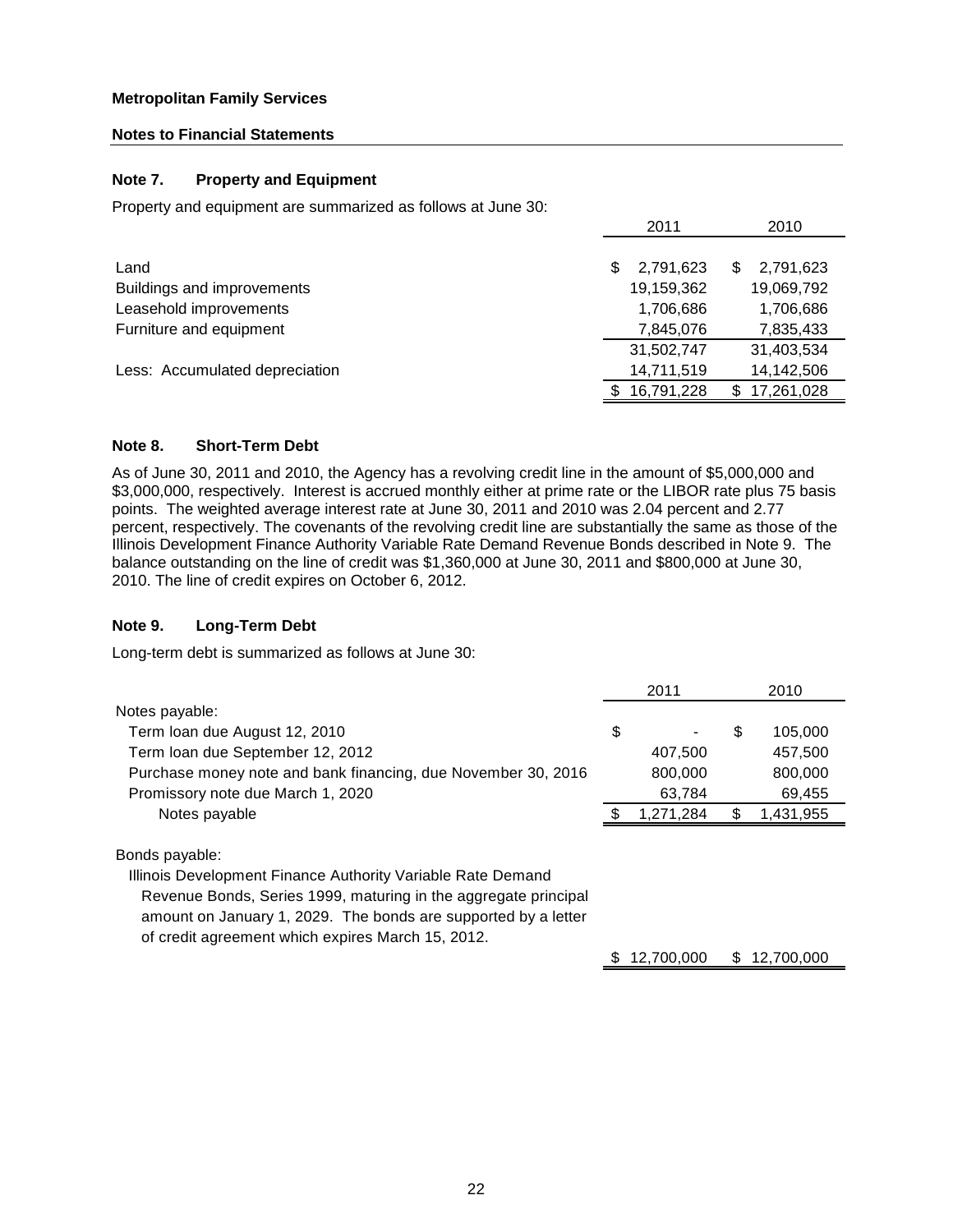# **Notes to Financial Statements**

# **Note 9. Long-Term Debt (Continued)**

Purchase Money Note and Bank Financing

During 1992, the Agency acquired by means of assignment, a 100 percent beneficial interest in a certain land trust representing certain property previously leased by the Agency from the seller in exchange for a limited guaranty. The Agency renewed this agreement in December 2006. Under this agreement, the Agency is required to make scheduled monthly interest payments of \$6,400 for the period of November 1, 2002 through November 30, 2006 and \$6,667 for the period of December 1, 2006 through November 30, 2016.

In connection with the guaranty and pursuant to the terms of the purchase agreement, the Agency has agreed to reimburse and indemnify the seller and provide for timely monthly debt service in connection with the existing \$400,000 bank financing and certain other costs associated with the property and to deliver to the seller a \$400,000 purchase money note due November 30, 2016. The bank financing and purchase money note are secured by a first and second mortgage and collateral assignment of beneficial interest, respectively.

Subsequent to December 1, 2010, and prior to November 30, 2016, the seller may exercise its option to repurchase the property for an amount based on the related option agreement, resulting principally in the release of the Agency from substantially all liability under the bank financing and purchase money note. If the seller's repurchase option is not exercised prior to November 30, 2016, the Agency may exercise its option to cause the seller to repurchase the property for the aforementioned amount.

#### Promissory Note

In 2003, the Agency borrowed \$95,000 from the Illinois Facilities Fund as part of the financing arranged by the City of Chicago for a new childcare center. The loan is in the form of a promissory note which bears interest at 5 percent and is payable in monthly installments, ranging from \$439 to \$749, until maturity.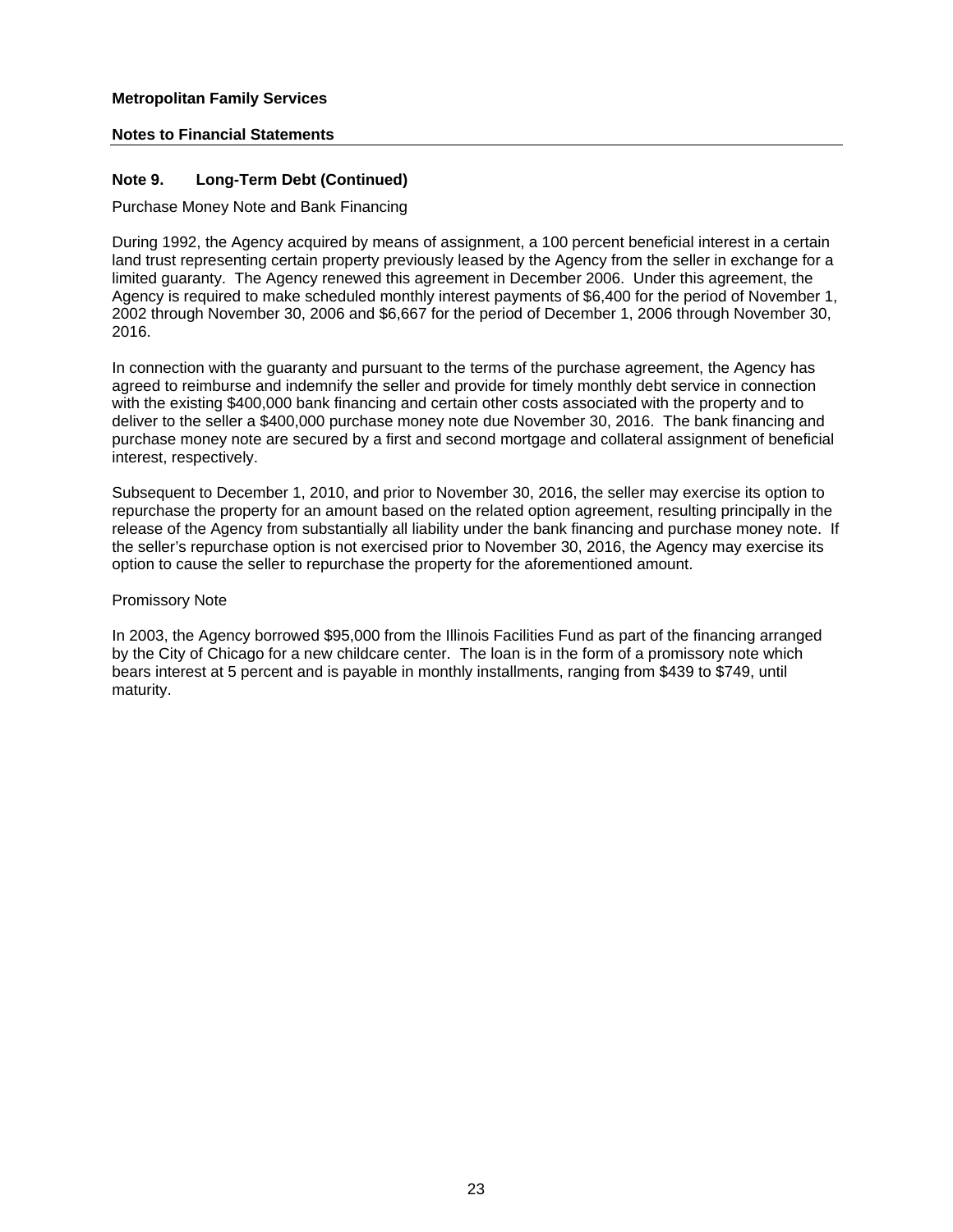# **Notes to Financial Statements**

# **Note 9. Long-Term Debt (Continued)**

Illinois Development Finance Authority Variable Rate Demand Revenue Bonds

In March 1999, the Illinois Development Finance Authority (Authority) on behalf of the Agency issued its Variable Rate Demand Revenue Bonds, Series 1999, in the principal amount of \$12,700,000 pursuant to an Indenture of Trust dated as of March 1, 1999, between the Authority and the Trustee. The proceeds of the Series 1999 bonds were used to finance all or a portion of the cost of acquisition, construction, renovation, expansion, restoration, and equipping of certain facilities of the Agency and to reimburse the Agency for certain capital projects, provide a portion of the interest on the bonds, and pay certain expenses incurred in connection with the Issuance of the bonds. All other proceeds will be invested by the Trustee as provided in the Indenture.

The Series 1999 Bonds bear interest at a variable interest rate determined on a weekly basis. Interest rates ranged from 0.23 percent to 0.44 percent during 2011 and from 0.14 percent to 0.40 percent during 2010. The Series 1999 Bonds are convertible at the option of the Agency to another variable rate mechanism, as provided in the Indenture of Trust, dated March 1, 1999.

The Agency has a letter of credit agreement with a bank under the terms of which the bank agrees to make liquidity loans to the Agency in the amount necessary to purchase the variable rate demand direct obligations if not remarketed. The maximum amount of the liquidity loans would be principal (\$12,700,000 at June 30, 2011) plus accrued interest. The letter of credit expires March 15, 2012 and carries an interest rate of 1.50 percent.

The terms of the long-term debt agreement require, among other things, the maintenance of specific financial ratios and place limitations on additional indebtedness and pledging of assets.

On October 21, 2005, the Agency entered into an interest rate swap agreement (swap agreement) with a non-amortizing notional amount of \$12,700,000 with an objective to minimize the variability of cash flows. Under the terms of the swap agreement, the Agency receives monthly payments based upon a variable rate of interest and makes monthly payments based upon a fixed rate of 3.5 percent through November 1, 2015 and 3.85 percent thereafter through January 1, 2029. The variable rate of interest is based on the USD-LIBOR-BBA (0.19 percent and 0.33 percent at June 30, 2011 and 2010, respectively). Although the derivative is an interest rate hedge, the Agency has chosen not to account for the derivatives as "cashflow" hedge instruments, as defined by accounting principles generally accepted in the United States of America, and therefore the gain or loss on the derivative is recognized in the statement of activities as a component of non-operating revenue (expense) in the period of change.

Net interest paid or received under the swap agreement is included in interest expense. The net differential paid by the Agency as a result of the swap agreement amounted to \$385,485 and \$421,130 for the years ended June 30, 2011 and 2010, respectively. The change in fair value of the swap agreement was an unrealized gain of \$461,352 and an unrealized loss of \$758,681 in 2011 and 2010, respectively.

At June 30, 2011 and 2010, the Agency's total long-term debt outstanding was \$13,971,284 and \$14,131,955, respectively. The total fair value of all of the interest rate swap agreements was \$1,903,209 and \$2,364,560 at June 30, 2011 and 2010, respectively.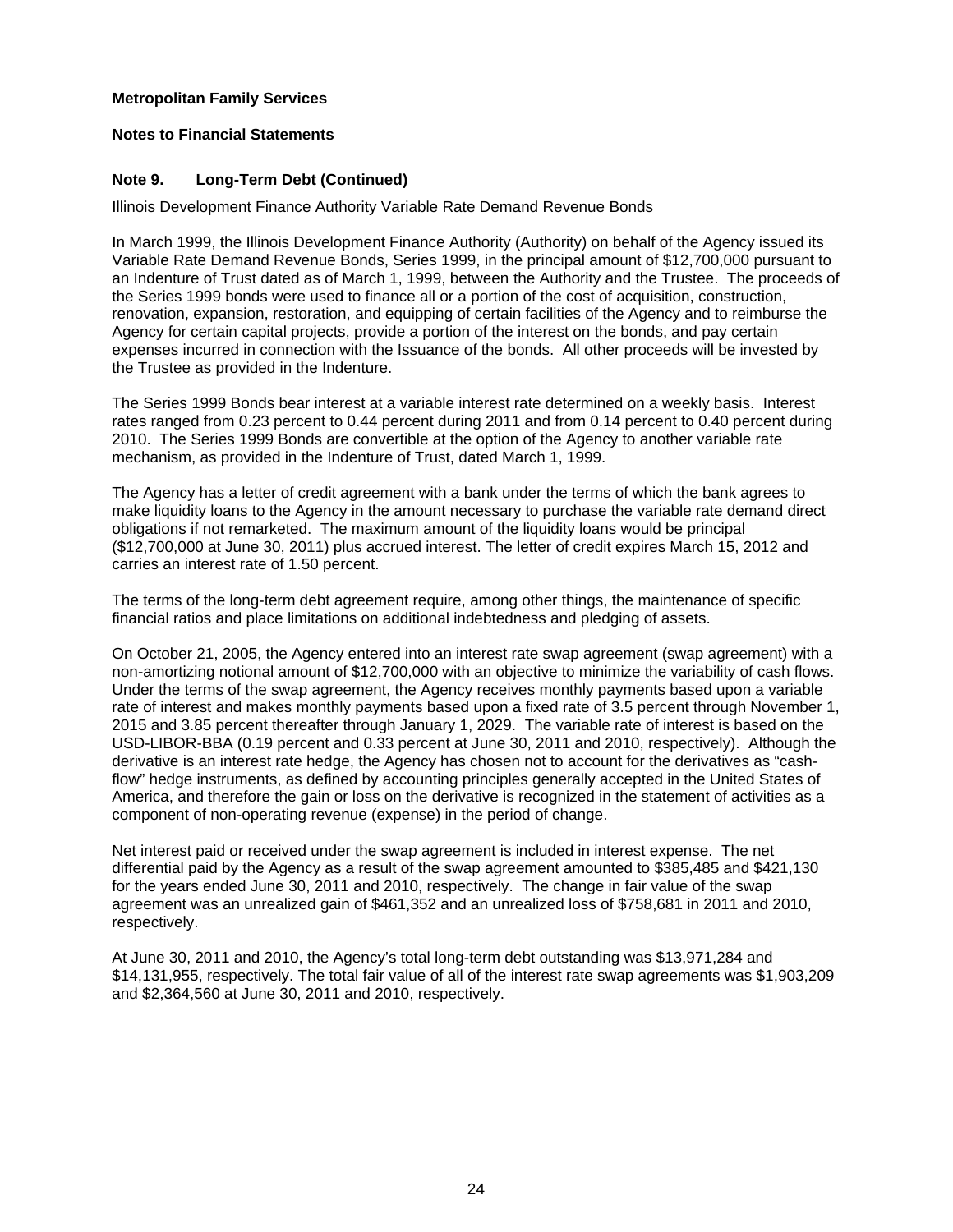## **Notes to Financial Statements**

# **Note 9. Long-Term Debt (Continued)**

The following table provides information regarding the interest rate swap and its effects on the statements of financial position at June 30:

|                               | 2011         |                  | 2010         |               |
|-------------------------------|--------------|------------------|--------------|---------------|
|                               | Statement of |                  | Statement of |               |
| Derivatives not designated as | Financial    |                  | Financial    |               |
| hedging instruments           | Position     | Value<br>Fair    | Position     | Value<br>Fair |
|                               |              |                  |              |               |
| Liability derivatives         | Interest     |                  | Interest     |               |
| Interest rate swap            | Rate Swap    | 1,903,209<br>\$. | Rate Swap    | 2,364,560     |

The following table provides information regarding the interest rate swap and its effect on the statements of activities for the years ended June 30:

|                               | 2011              |         | 2010              |  |            |
|-------------------------------|-------------------|---------|-------------------|--|------------|
|                               | Statement of      |         | Statement of      |  |            |
| Derivatives not designated as | Activities        |         | Activities        |  |            |
| hedging instruments           | Location          | Gain    | Location          |  | (Loss)     |
|                               |                   |         |                   |  |            |
| Interest rate swap            | Change in fair    |         | Change in fair    |  |            |
| (Loss) recognized in net      | value of interest |         | value of interest |  |            |
| income                        | \$<br>rate swap   | 461,352 | rate swap         |  | (758, 681) |

The total interest expense for the year is composed of the following elements:

|                                        | 2011       | 2010      |
|----------------------------------------|------------|-----------|
| Interest expense                       | 717.544    | 648.970   |
| Change in fair value of swap agreement | (461, 352) | 758,681   |
| Total interest expense                 | 256.192    | 1,407,651 |

Interest expense is reported within the financial statements as follows:

|                                            | 2011       | 2010      |
|--------------------------------------------|------------|-----------|
| Operating:                                 |            |           |
| Program expenses                           | 717.544 \$ | 648.970   |
| Nonoperating:                              |            |           |
| Change in fair value of interest rate swap | (461, 352) | 758,681   |
|                                            | 256,192    | 1,407,651 |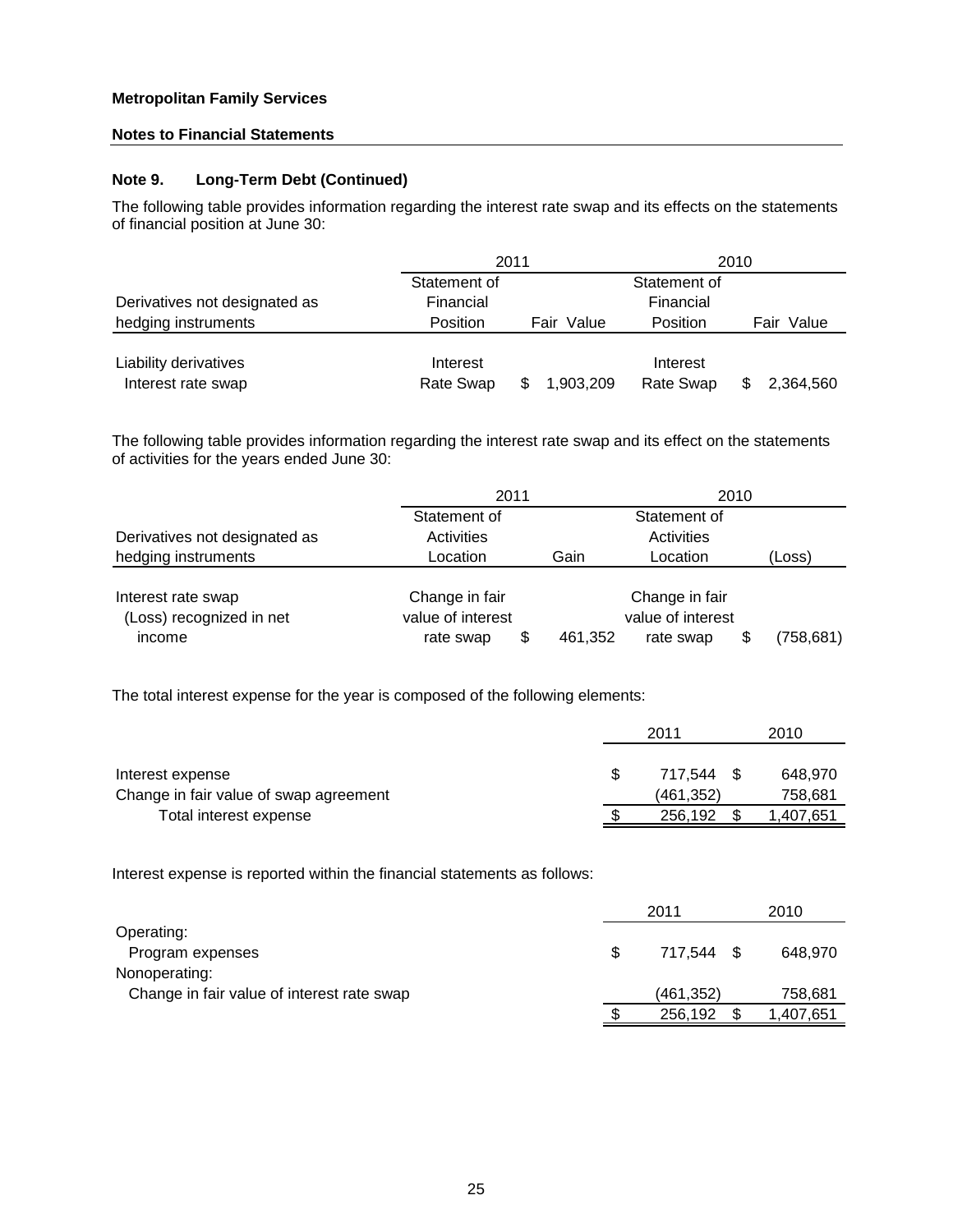#### **Notes to Financial Statements**

## **Note 10. Restricted Net Assets**

Restricted Net Assets

Temporarily restricted net assets, other than endowments, are available for the following purposes at June 30:

|                      | 2011    |      | 2010    |
|----------------------|---------|------|---------|
|                      |         |      |         |
| Community services   | 197.111 | - \$ | 183,262 |
| Financial assistance | 86.955  |      | 36.415  |
|                      | 284.066 |      | 219,677 |

Permanently restricted net assets are restricted as follows at June 30:

|                                                                                                                                                                                               | 2011       | 2010         |
|-----------------------------------------------------------------------------------------------------------------------------------------------------------------------------------------------|------------|--------------|
| Beneficial interest in irrevocable perpetual trusts invested in<br>perpetuity by third-party trustees, the income from which is<br>expendable to support any of the activities of the Agency. | 13,265,694 | \$12,810,613 |
| Agency endowment invested in perpetuity by the Agency,<br>the income from which is expendable to support any of the                                                                           |            |              |
| activities of the Agency.<br>Agency endowment invested in perpetuity by the Agency,                                                                                                           | 5,391,475  | 5,391,475    |
| the income from which is expendable to support specific                                                                                                                                       |            |              |
| programs as restricted by the donor.                                                                                                                                                          | 175,017    | 175,017      |
|                                                                                                                                                                                               | 18,832,186 | 18,377,105   |

# **Note 11. Pension Plan**

Substantially all full-time employees of the Agency participated in a trusteed, noncontributory, definedbenefit pension plan (Plan).

The Agency implemented a partial plan freeze as of December 31, 2008 for all staff aged 52 and younger. There were no changes to the benefits of those employees aged 53 and older.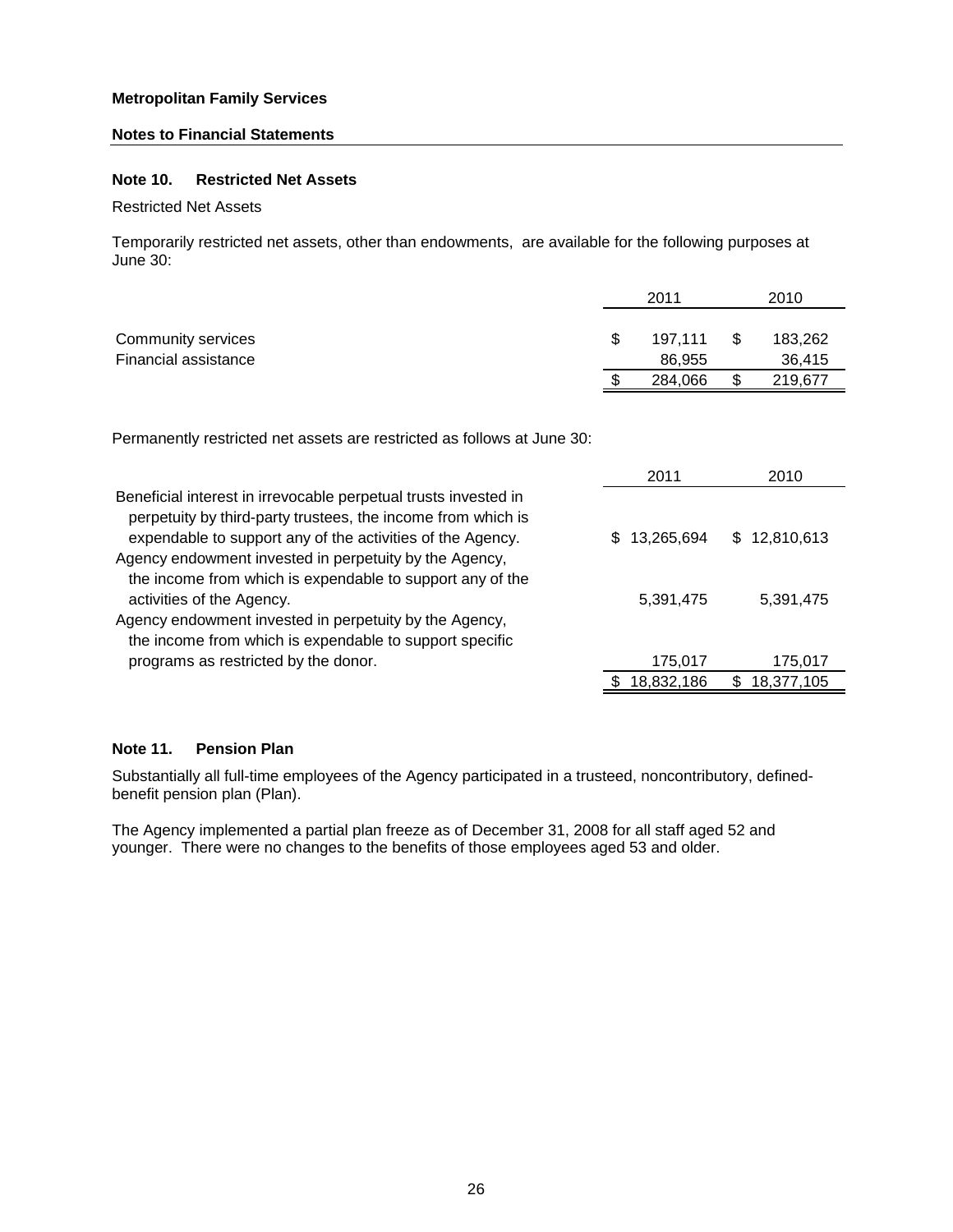## **Notes to Financial Statements**

# **Note 11. Pension Plan (Continued)**

A summary of the changes in the projected benefit obligation and plan assets and the resulting funded status of the defined-benefit pension plan are as follows at June 30:

| \$15,202,770 |
|--------------|
| 426,459      |
| 932,944      |
| 1,568,648    |
| (495,007)    |
| 17,635,814   |
|              |
| 16,977,049   |
|              |
| 8,599,129    |
| 1,271,256    |
| 851,258      |
| (495,007)    |
| 10,226,636   |
|              |
| 10,226,636   |
| 17,635,814   |
| (7,409,178)  |
|              |
| 7,409,178    |
|              |

The Projected Benefit Obligation is the actuarial present value of benefits under the plan formula, based on employee service to date and expected future compensation levels.

The Accumulated Benefit Obligation is the actuarial present value of benefits earned to date, based on current and past compensation levels.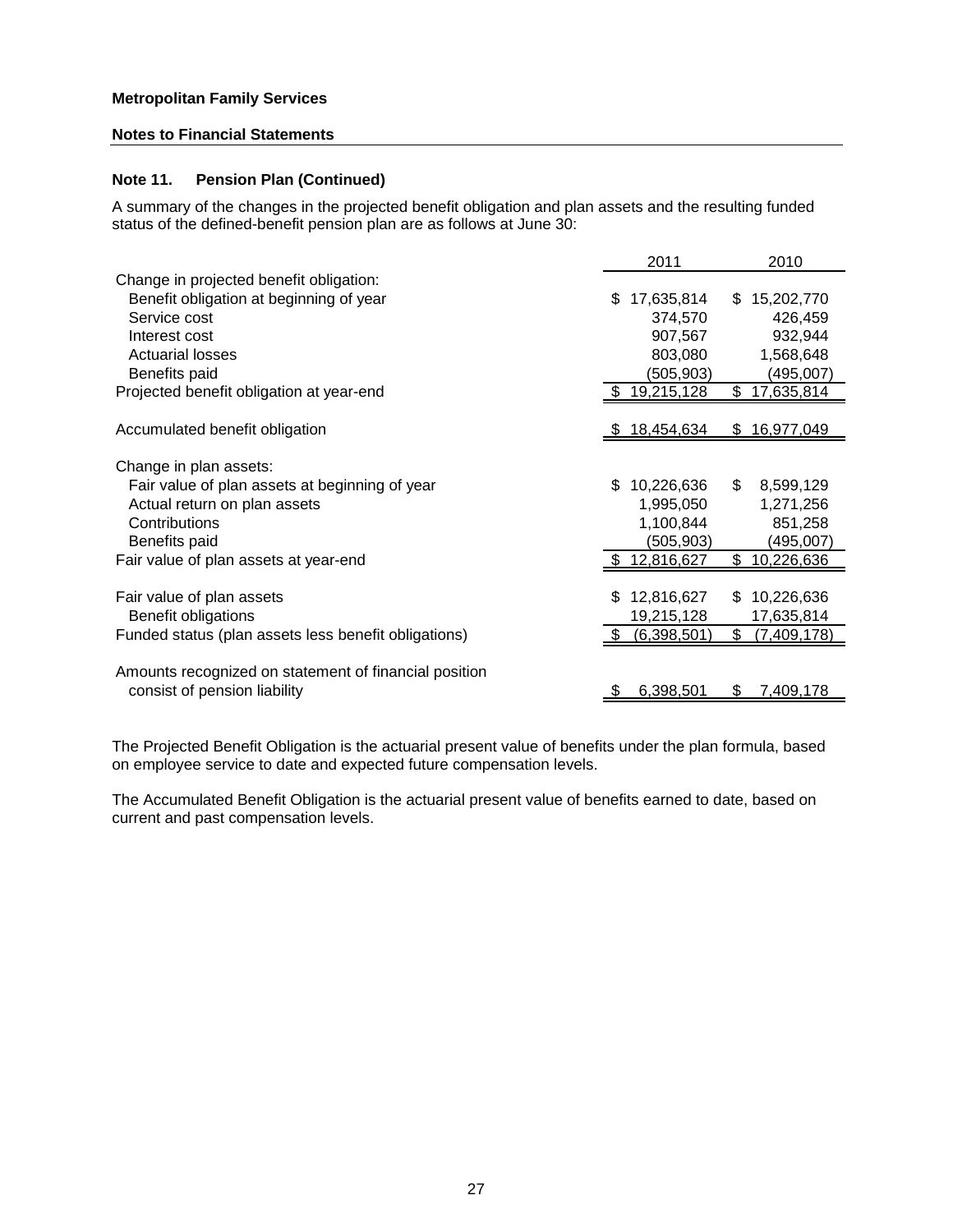#### **Notes to Financial Statements**

# **Note 11. Pension Plan (Continued)**

|                                                        | 2011            |     | 2010       |
|--------------------------------------------------------|-----------------|-----|------------|
| Cumulative amounts recognized in changes from          |                 |     |            |
| non-operating activities:                              |                 |     |            |
| Beginning cumulative amount                            | \$<br>5,631,996 | \$  | 5,247,018  |
| Current year amount recognized in changes from         |                 |     |            |
| non-operating activities                               | (1, 153, 346)   |     | 384,978    |
| Ending cumulative amounts                              | 4,478,650       | \$. | 5,631,996  |
|                                                        |                 |     |            |
| Components of cumulative amounts recognized in changes |                 |     |            |
| from non-operating activities:                         |                 |     |            |
| Unrecognized actuarial (gain) loss                     | \$<br>4,365,856 | \$. | 5,491,214  |
| Unrecognized prior service cost                        | 112,794         |     | 140,782    |
|                                                        | 4,478,650       | \$  | 5,631,996  |
|                                                        |                 |     |            |
| Components of net periodic benefit cost:               |                 |     |            |
| Service cost                                           | \$<br>374,570   | \$  | 426,459    |
| Interest cost                                          | 907,567         |     | 932,944    |
| Expected return on plan assets                         | (679,710)       |     | (660, 439) |
| Net amortization and deferrals                         | 641,086         |     | 572,853    |
| Net periodic benefit cost                              | 1,243,513       | \$  | 1,271,817  |

The net periodic benefit cost is presented on the statement of functional expenses as follows:

|                                                                                                                 | 2011                 | 2010               |
|-----------------------------------------------------------------------------------------------------------------|----------------------|--------------------|
| Net periodic benefit cost in excess of contributions<br>Contributions, included in "payroll taxes and benefits" | 142.669<br>1.100.844 | 420.559<br>851,258 |
|                                                                                                                 | 1.243.513            | 1.271.817          |

The net pension cost was calculated using the June 30, 2010 census data asset information as of June 30, 2010, and a measurement date of June 30, 2010.

Estimated service cost that will be amortized into periodic benefit cost in the next fiscal year at both June 30, 2011 and 2010 is \$27,988.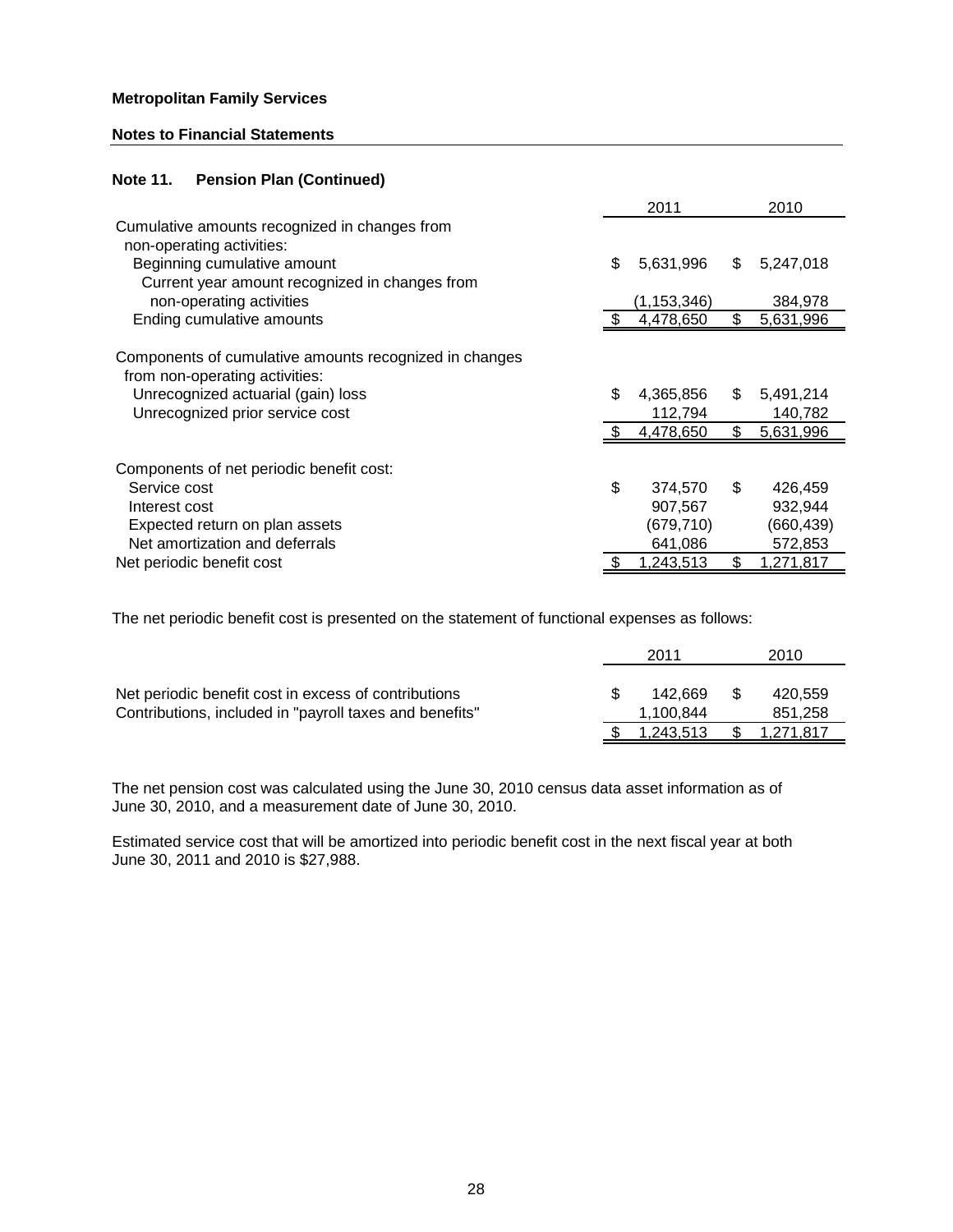## **Notes to Financial Statements**

# **Note 11. Pension Plan (Continued)**

# **Assumptions**

Pension costs are determined based on actuarial valuations that reflect appropriate assumptions as of the measurement date, ordinarily the beginning of each year. The funded status of the plans is determined using appropriate assumptions as of each year-end. A summary of the major assumptions follows:

|                           | 2011  | 2010  |
|---------------------------|-------|-------|
| Funded status:            |       |       |
| Discount rate             | 5.30% | 5.30% |
| Future salary increases   | 3.00% | 0.00% |
| Pension cost:             |       |       |
| Discount rate             | 5.30% | 5.30% |
| Return on assets in plans | 6.70% | 6.70% |
| Future salary increases   | 3.00% | 3.00% |

#### **Plan Assets**

The Agency invests the defined benefit plan assets in a professionally managed portfolio of equity and debt securities. The Agency's target asset allocation is approximately 30 percent fixed income and 70 percent equity securities. Each year this asset allocation strategy is reviewed to determine the percentage of the fund that is allocated to equity and debt securities. The expected rate of return is based on both historical returns as well as the outlook for future returns given the current economic conditions.

The fair values of the Agency's pension plan assets at June 30, 2011 and 2010 by asset category are as follows:

|                                  |              |              | 2011 |                              |         |
|----------------------------------|--------------|--------------|------|------------------------------|---------|
|                                  |              |              |      | Fair Value Measurement Using |         |
|                                  | Total        | Level 1      |      | Level 2                      | Level 3 |
| Assets:                          |              |              |      |                              |         |
| Cash                             | \$<br>12,817 | \$<br>12.817 | \$   |                              | \$      |
| Equity securities:               |              |              |      |                              |         |
| U.S. equities                    | 5,472,700    | 5,472,700    |      |                              |         |
| Non-U.S. equities                | 1,307,296    | 1,307,296    |      |                              |         |
| Global equities                  | 1,294,479    | 1,294,479    |      |                              |         |
| Fixed income securities:         |              |              |      |                              |         |
| U.S. fixed income securities     | 4,165,404    | 4,165,404    |      |                              |         |
| Non-U.S. fixed income securities | 563,931      | 563,931      |      |                              |         |
|                                  | \$12,816,627 | \$12,816,627 | \$   |                              | \$      |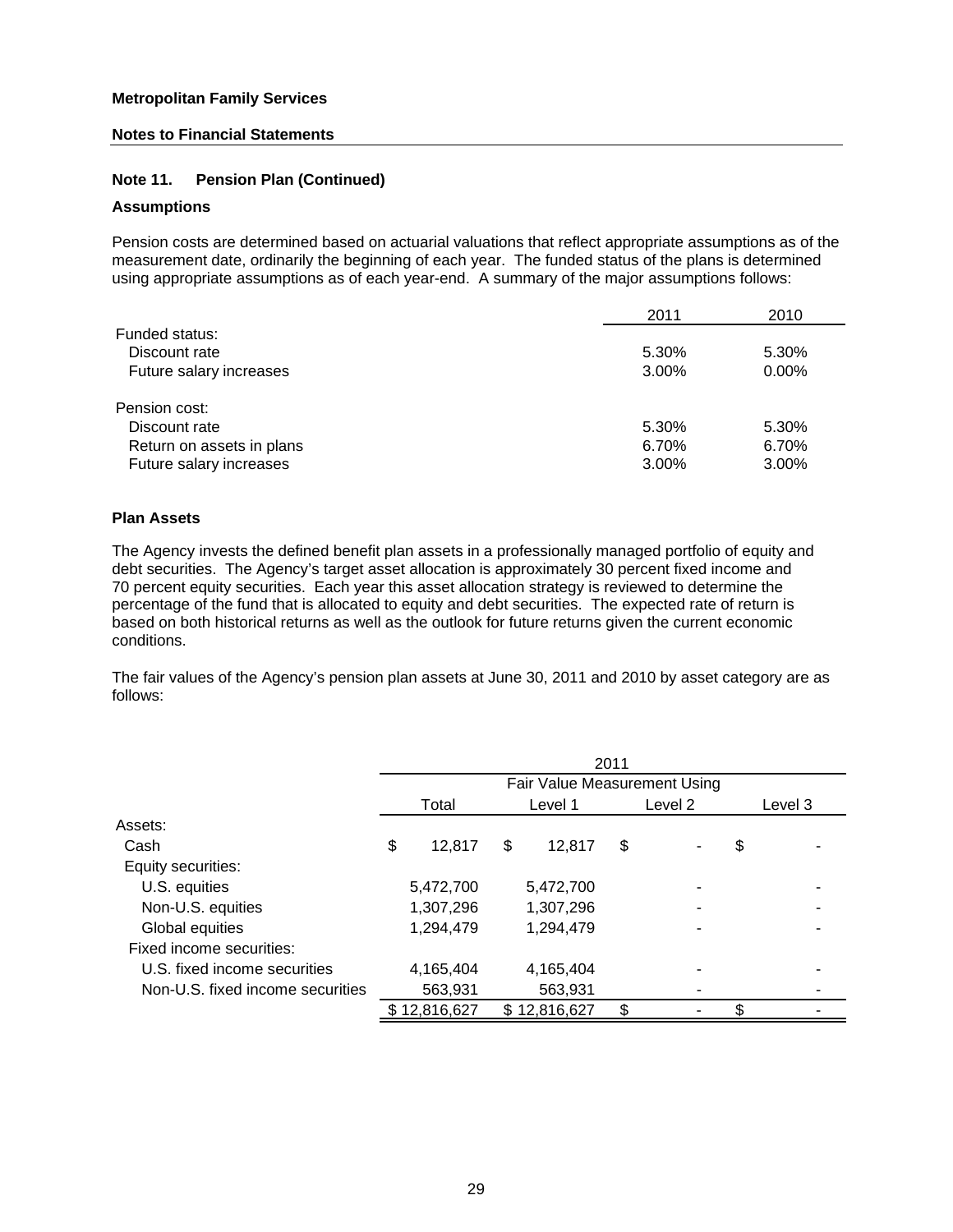# **Notes to Financial Statements**

# **Note 11. Pension Plan (Continued)**

|                                  |              |                              | 2010 |         |         |
|----------------------------------|--------------|------------------------------|------|---------|---------|
|                                  |              | Fair Value Measurement Using |      |         |         |
|                                  | Total        | Level 1                      |      | Level 2 | Level 3 |
| Assets:                          |              |                              |      |         |         |
| Cash                             | \$<br>16,633 | \$<br>16,633                 | \$   |         | \$      |
| Equity securities:               |              |                              |      |         |         |
| U.S. equities                    | 1,308,310    | 1,308,310                    |      |         |         |
| Non-U.S. equities                | 4,348,673    | 4,348,673                    |      |         |         |
| Global equities                  | 684,778      | 684,778                      |      |         |         |
| Fixed income securities:         |              |                              |      |         |         |
| U.S. fixed income securities     | 3,404,053    | 3,404,053                    |      |         |         |
| Non-U.S. fixed income securities | 464,189      | 464,189                      |      |         |         |
|                                  | 10,226,636   | \$<br>10,226,636             |      |         | \$      |

The asset allocation for the Agency's pension plan by asset category is as follows:

|                   | 2011 | 2010          |
|-------------------|------|---------------|
| Equity securities | 62   | %<br>%<br>60  |
| Debt securities   | 37   | 38            |
| Cash              |      |               |
| Total             | 100  | %<br>%<br>100 |

#### **Contributions**

The Agency expects to contribute \$1,258,986 to the pension plan during the year ending June 30, 2012.

Estimated Future Benefit Payments

Estimated future benefit payments are as follows:

Year ending June 30:

| 2012      | \$<br>1,025,524 |
|-----------|-----------------|
| 2013      | 1,036,087       |
| 2014      | 939,167         |
| 2015      | 2,106,445       |
| 2016      | 1,378,575       |
| 2017-2021 | 6,223,215       |
| Total     | 12,709,013      |